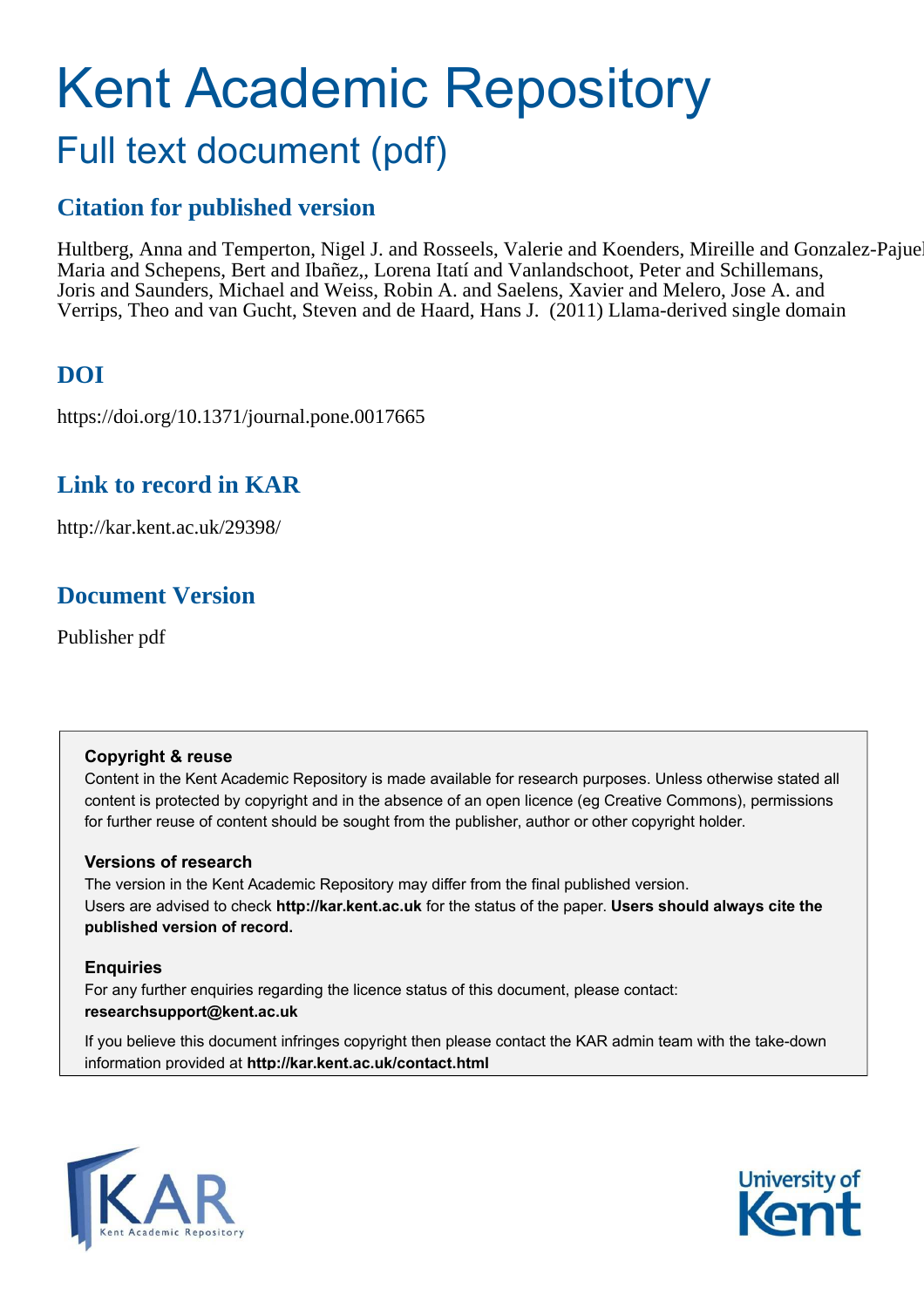# Llama-Derived Single Domain Antibodies to Build Multivalent, Superpotent and Broadened Neutralizing Anti-Viral Molecules

Anna Hultberg<sup>1</sup>, Nigel J. Temperton<sup>2,3</sup>, Valérie Rosseels<sup>4</sup>, Mireille Koenders<sup>1</sup>, Maria Gonzalez-Pajuelo<sup>5</sup>, Bert Schepens<sup>6,7</sup>, Lorena Itatí Ibañez<sup>6,7</sup>, Peter Vanlandschoot<sup>5</sup>\*, Joris Schillemans<sup>8</sup>, Michael Saunders<sup>5</sup>, Robin A. Weiss<sup>2</sup>, Xavier Saelens<sup>6,7</sup>, José A. Melero<sup>9</sup>, C. Theo Verrips<sup>1</sup>, Steven Van Gucht<sup>4</sup>, Hans J. de Haard $1.5*$ 

1 Department of Biology, Cellular Architecture and Dynamics, University of Utrecht, Utrecht, The Netherlands, 2Division of Infection and Immunity, Medical Research Council/University College London Centre for Medical Molecular Virology, University College London, London, United Kingdom, 3 Medway School of Pharmacy, University of Kent, Chatham Maritime, Kent, United Kingdom, 4 Communicable and Infectious Diseases, Rabies Laboratory - Scientific Institute of Public Health, Brussels, Belgium, 5 Ablynx NV, Gent, Belgium, 6 Department for Molecular Biomedical Research, VIB, Gent, Belgium, 7 Department for Biomedical Molecular Biology, Gent University, Gent, Belgium, 8 Department of Pharmaceutics, Utrecht Institute for Pharmaceutical Sciences (UIPS), Utrecht University, Utrecht, The Netherlands, 9 Centro Nacional de Microbiologı´a and CIBER de Enfermedades Respiratorias, Instituto de Salud Carlos III, Madrid, Spain

### Abstract

For efficient prevention of viral infections and cross protection, simultaneous targeting of multiple viral epitopes is a powerful strategy. Llama heavy chain antibody fragments (VHH) against the trimeric envelope proteins of Respiratory Syncytial Virus (Fusion protein), Rabies virus (Glycoprotein) and H5N1 Influenza (Hemagglutinin 5) were selected from llama derived immune libraries by phage display. Neutralizing VHH recognizing different epitopes in the receptor binding sites on the spikes with affinities in the low nanomolar range were identified for all the three viruses by viral neutralization assays. By fusion of VHH with variable linker lengths, multimeric constructs were made that improved neutralization potencies up to 4,000-fold for RSV, 1,500-fold for Rabies virus and 75-fold for Influenza H5N1. The potencies of the VHH constructs were similar or better than best performing monoclonal antibodies. The cross protection capacity against different viral strains was also improved for all three viruses, both by multivalent (two or three identical VHH) and biparatopic (two different VHH) constructs. By combining a VHH neutralizing RSV subtype A, but not subtype B with a poorly neutralizing VHH with high affinity for subtype B, a biparatopic construct was made with low nanomolar neutralizing potency against both subtypes. Trivalent anti-H5N1 VHH neutralized both Influenza H5N1 clade1 and 2 in a pseudotype assay and was very potent in neutralizing the NIBRG-14 Influenza H5N1 strain with IC<sub>50</sub> of 9 picomolar. Bivalent and biparatopic constructs against Rabies virus cross neutralized both 10 different Genotype 1 strains and Genotype 5. The results show that multimerization of VHH fragments targeting multiple epitopes on a viral trimeric spike protein is a powerful tool for anti-viral therapy to achieve ''best-in-class'' and broader neutralization capacity.

Citation: Hultberg A, Temperton NJ, Rosseels V, Koenders M, Gonzalez-Pajuelo M, et al. (2011) Llama-Derived Single Domain Antibodies to Build Multivalent, Superpotent and Broadened Neutralizing Anti-Viral Molecules. PLoS ONE 6(4): e17665. doi:10.1371/journal.pone.0017665

Editor: Eric Kremer, French National Centre for Scientific Research, France

Received August 24, 2010; Accepted February 10, 2011; Published April 1, 2011

Copyright: © 2011 Hultberg et al. This is an open-access article distributed under the terms of the Creative Commons Attribution License, which permits unrestricted use, distribution, and reproduction in any medium, provided the original author and source are credited.

Funding: Funding was provided by an IWT grant (Institute for the Promotion of Innovation by Science and Technology in Flanders, IWT70050) from the Flemish government. The funder had no role in study design, data collection and analysis, decision to publish, or preparation of the manuscript. Funding was also provided by Ablynx NV which had a significant input on the design and execution of the research.

Competing Interests: MG-P and PV are employees of Ablynx NV. MS and HJdH are former employees of Ablynx NV. Data was used for a patent application WO2009/147248 for which AH, PV, HJdH, CTV, MS, SvG, JAM, RAW, NJT, XS, and BS are inventors. This does not alter the authors' adherence to all the PLoS ONE policies on sharing data and materials.

\* E-mail: J.J.W.deHaard@uu.nl (HJDH); peter.vanlandschoot@ablynx.com (PV)

#### Introduction

Viruses are a continuous threat to humans, exemplified by the recent appearance of the 2009 pandemic H1N1 influenza virus. Because of the genetic variability of RNA viruses, they are difficult to control by prophylactic or anti-viral therapy. Vaccines need to induce a neutralizing immune response against highly conserved epitopes to be effective, but very limited success has been obtained so far. Several very potent anti-viral compounds have been developed for treatment of for instance HIV, Hepatitis B and influenza infections, but their use have rapidly been followed by the appearance of drug-induced escape mutants [1,2].

For many enveloped viruses, entry into target cell depends on fusion of the viral and cell membranes, driven by the interaction of viral glycoproteins with the target cell membrane. In this study, we evaluated three different negative strand RNA viruses with trimeric envelope proteins, Fusion protein (F protein) of Respiratory Syncytial Virus (RSV), H5 hemagglutinin of H5N1 avian Influenza and Rabies glycoprotein (G protein). RSV is the major cause of lower respiratory infection and hospitalization of infants and young children and the current prophylactic treatment with the monoclonal antibody Synagis is restricted to infants that are premature or have heart or lung disease. Influenza H5N1 (avian flu) is highly pathogenic and virulent and is spread from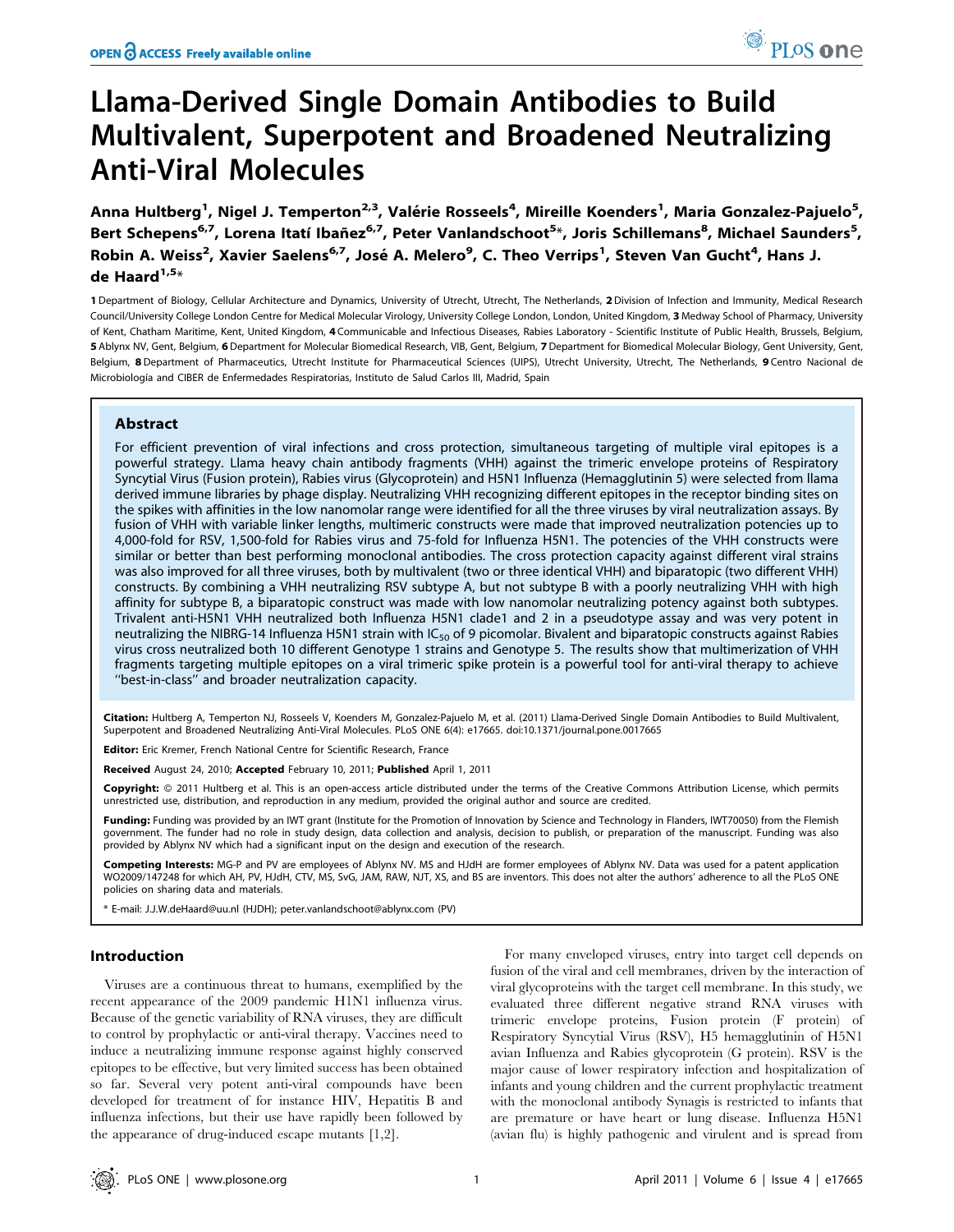poultry to humans, causing viral pneumonia that may be fatal. There is no current cure, but vaccines and neutralizing antibodies are being developed. Rabies is also a virus spread from animals to humans and causes acute encephalitis which is fatal if postexposure prophylaxis is not administered before the virus has infected the brain. All three viruses cause severe infections in humans and even though neutralizing antibodies are available for Rabies and RSV, there is a need for alternative and improved antiviral therapy.

Llama-derived single domain VHHs have proven to be powerful viral neutralizers [3,4,5,6]. The single chain nature of the VHHs allows construction and production of multimeric molecules using the same or different VHH building blocks [7,8]. Single domain molecules (VHH) are the antigen binding, variable part of heavy chain only antibodies. These heavy-chain antibodies are devoid of the light chain and found in members of the Camelidae family, such as the llama [9]. VHHs are small (12– 15 kDa), stable molecules with improved solubility and similar affinities as conventional antibodies [10]. These properties make them promising molecules for prophylactic and therapeutic purposes.

In this study, we demonstrate that the formatting flexibility of the VHH allows the generation of anti-viral molecules with low picomolar neutralizing potencies, up to 4,000-fold better than the monovalent VHH, and broadened neutralizing activities, likely overcoming the chance of virus escaping neutralization. The latter improvement was obtained by either fusing VHH recognizing different epitopes, but also by fusing multiple copies of the same VHH. Similar results were obtained with VHHs against the trimeric spike proteins of all three viruses.

These data demonstrate the general applicability of VHHs for construction of highly potent anti-viral molecules for treatment of viral infections.

#### Results

#### Isolation of viral spike protein specific VHH

Two llamas per viral target were successfully immunized with the following antigens; RSV  $F<sub>TM</sub>$  protein, which is a recombinant trimeric membrane anchor less form of the fusion protein of human Respiratory Syncytial Virus (Long strain, subgroup A), recombinant trimeric H5N1 Hemagglutinin (H5, A/Vietnam/ 1203/2004) and Inactivated Rabies Vaccine Mérieux HDCV (genotype 1, Wistar strain of the Pitman Moore virus).

Selections were performed using recombinant RSV  $F_{TM}$ . protein, recombinant H5 Hemagglutinin and Rabies genotype 1, PV glycoprotein glycoprotein. Binding phage were eluted from the antigen by unspecific or competitive elution using an excess of viral neutralizing antibodies for RSV (Synagis) and Rabies (Mab 8-2). After two rounds of selections, individual clones were isolated, VHH were produced, purified and screened for binding to the viral antigens in ELISA and competition with monoclonal antibodies or in the case of Influenza H5N1, the sialylglycoprotein fetuin. For RSV, 188 clones were investigated for binding to the FTM- protein revealing that 79% were interacting. Only 30% binders were identified for H5 hemagglutinin, while 50% binders were identified for Rabies G protein. The binding clones were tested for competition with the antibodies (Synagis or mAb 8-2) or fetuin and for all the viral targets competitors were identified that were sequenced and further analyzed for neutralization properties.

By fusing RSV specific VHH, a total of 3 bivalent and 4 biparatopic (i.e bispecific) constructs were made. Two bivalent and two trivalent Influenza H5N1 constructs and four bivalent and four biparatopic anti-rabies VHH constructs were made. The

linker lengths (Gly4/Ser) were between 9 and 35. The production yields for the multimeric constructs were between 0.5 mg/L to 1 mg/L after IMAC purification as compared to monovalent VHH, with 3–10 fold higher yields.

#### Neutralization and cross-protection of RSV by VHH

Based on the screenings of the selected clones in binding ELISA and competition assays, twelve purified VHHs were tested in an in vitro micro-neutralization assay for neutralization of the RSV Long strain (subgroup A). Two of the VHH (RSV-D3 and RSV-C4) neutralized RSV Long strain. RSV-D3 was the most potent with an  $IC_{50}$  of 250 nM (Fig. 1A).  $IC_{50}$  for both Synagis Mab and Fab were in the range of what has previously been reported [11]. RSV-D3 and RSV-C4 VHH did not have any neutralization effect on RSV B1 strain (subgroup B). However, there was a minor effect by monovalent RSV-E4, which did not neutralize the RSV Long strain (data not shown).

For further characterization of the neutralizing VHHs, ELISA based competition assays were performed on immobilized RSV  $F<sub>TM</sub>$  protein, using Fab fragments derived from two different neutralizing monoclonal antibodies, Synagis (humanized version of mouse Mab 1129, recognizing antigenic site II) and 101F (recognizing antigenic site IV–VI), binding different epitopes on the F protein [12,13,14]. VHHs RSV-D3 and RSV-C4 competed with Synagis Fab and RSV-E4 competed with 101F Fab for binding to RSV  $F<sub>TM</sub>$  protein (Fig. 1B and C). RSV-D3 and RSV-C4 also showed some competition at high concentrations  $(\mu M)$ with 101F Fab, indicating the epitope recognized by these VHH is overlapping to some degree, but most binding parts are in the antigenic site II (Fig. 1C). These results were confirmed in independent experiments using both the Fabs and the monoclonal antibodies of Synagis and 101F (data not shown). The Fab competitions were also confirmed on immobilized inactivated RSV (data not shown).

The epitopes recognized by VHHs directed against RSV F protein were further investigated by testing their reactivity in ELISA with previously described RSV escape mutants [15]. Absorbance results were normalized for reactivity on the reference virus strain (Long wild type) as well as on the control RSV-C7 (RSV  $F<sub>TM</sub>$  protein binder, but non-competitor). VHH RSV-D3 and RSV-C4 were found to be sensitive to typical mutations in antigenic site II, confirming the competition pattern with Synagis, while VHH RSV-E4 was sensitive to mutations in the antigenic site IV–VI, confirming the competition results with 101F (Fig. 2). RSV-C4 and RSV-D3 bound to the same mutants with some small differences, possibly due to differences in affinity or recognition of overlapping epitopes. RSV-D3 showed a weak binding to RRA3, a double mutant with changes in both site II and IV–VI.

Affinities of the monovalent VHHs selected against RSV were measured by Surface Plasmon Resonance and were in the low nanomolar range (Table 1). VHH RSV-E4, bound to RSV F protein with an affinity  $(K_D)$  of 0.45 nM, which was slightly better than the Mab Synagis with a  $K_D$  of 0.64 nM and about 15-fold better than the Fab fragment of Synagis.

Next, we investigated if linking two identical RSV-D3 VHHs (bivalent RSV-D3) with flexible Gly4/Ser linkers of different lengths could enhance the neutralization potency of VHHs. Remarkably, bivalent RSV-D3 VHHs could neutralize RSV Long strain about 4000-fold better than the monovalent RSV-D3 VHH. All three bivalent VHH neutralized the RSV Long strain better then Synagis Mab and Synagis Fab with  $IC_{50}$ 's of approximately 0.1 nM compared to 6.5 nM for Synagis Mab and 1.3  $\mu$ M for Synagis Fab (Fig. 1D and Table 2). There was no significant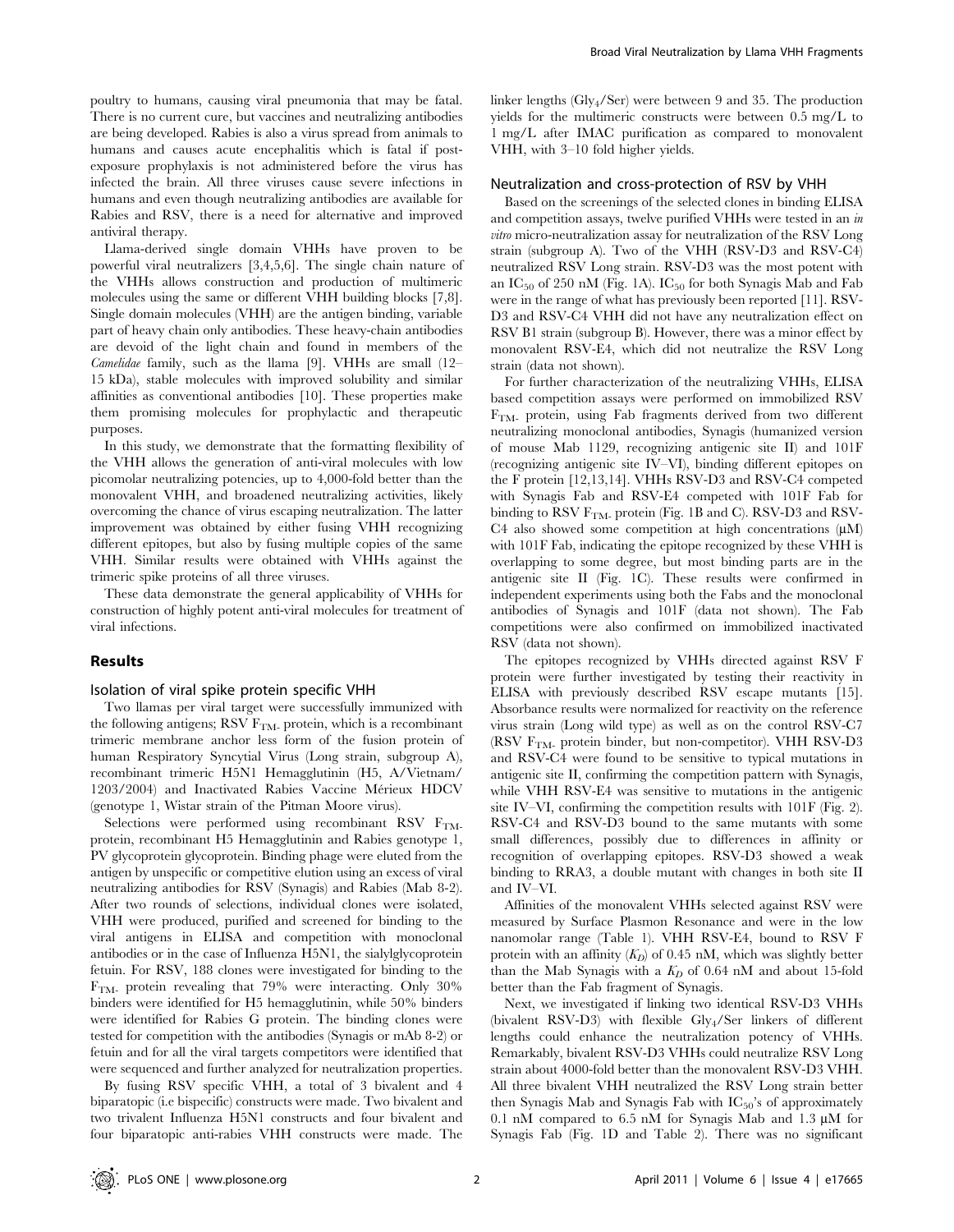

Figure 1. Microneutralization and antibody competition of RSV-specific VHH. Monovalent VHH neutralizing RSV Long strain, subtype A. Neutralization is expressed in percentage as compared to controls with irrelevant VHH, plotted against the concentrations of VHH in molar (M) (A). Anti-RSV VHH competing with 3 nM Synagis Fab for binding to immobilized RSV F protein, presented in percentage of competition as compared to controls with no VHH or irrelevant VHH. NR is an irrelevant control VHH against H5N1. Binding of Synagis Fab was detected as described in the text and absorbance was read at 450 nm (B). Anti-RSV VHH competing with 3 nM 101F Fab for binding to immobilized RSV F protein, presented in percentage of competition as compared to controls with no VHH or irrelevant VHH. NR is an irrelevant control VHH against H5N1. Binding of 101F Fab was detected as described in the text and absorbance was read at 450 nm. (C). Bivalent RSV-D3 constructs with linker lengths from 15-35GS neutralizing RSV Long strain, subtype A. Neutralization is expressed in percentage, as compared to controls with irrelevant VHH and plotted against the concentrations of VHH in molar (M) (D). All experiments were repeated two times and the figure represents one experiment. doi:10.1371/journal.pone.0017665.g001

difference in neutralization capacity of RSV Long strain for the bivalent RSV-D3 constructs with different linker lengths (15, 25 or 35 GS linkers). All experiments were run two independent times comparing with the controls Synagis Fab or mAb and the monovalent RSV-D3 showing the same fold difference in neutralization as compared to the monovalent RSV-D3.

To target two different epitopes on the RSV F protein, biparatopic VHH construct containing two different VHHs were generated with linker lengths of 9, 15 or 25 GS residues. The biparatopic VHH RSV-D3/E4 contained RSV-D3 and RSV-E4 VHH, which respectively recognized the Synagis-like epitope and the 101F-like RSV epitope. The biparatopic constructs were investigated for cross neutralization of both RSV Long strain and RSV B1 strain.

The two biparatopic VHHs, RSV-D3/E4 VHH having linkers of either 9 or 15 residues, had comparable neutralization potency as the Synagis Mab ( $IC_{50}$  of 6.5 nM) and were about 40-fold better in neutralizing the Long strain (subtype A) and RSV-D3/E4(9GS) was more than 500-fold better for the B1 strain as compared to the monovalent VHHs. There was no significant difference in neutralization potency of the RSV Long strain between the two biparatopic VHHs RSV-D3/E4(9GS) and RSV-D3/E4(15GS)  $(IC_{50}$  of 6 nM and 5.2 nM, respectively) (Table 2). The biparatopic construct with a 25 GS linker had an  $IC_{50}$  of 18 nM for RSV Long strain, about 3-fold lower than the constructs with the shorter linkers, 9 or 15 GS. The biparatopic constructs were not as potent in neutralization of RSV Long strain as the bivalent RSV-D3.

We further investigated if neutralization of the RSV B1 strain was achieved with the biparatopic constructs and if the order of the VHH made a difference for the potency. The biparatopic constructs with RSV-D3 in the N-terminal and RSV-E4 in the Cterminal position and a linker length of 9 GS (RSV-D3/E4) was about 15-fold more potent in neutralizing the RSV B1 strain as compared to the fusion protein with the VHH in the opposite direction (RSVE4/D3),  $IC_{50}$  of 1.8 nM compared to 29 nM (Table 2). There was a slightly better neutralizing effect when combining RSV-E4 (5 nM) and RSV-D3 (5 nM) in an equimolar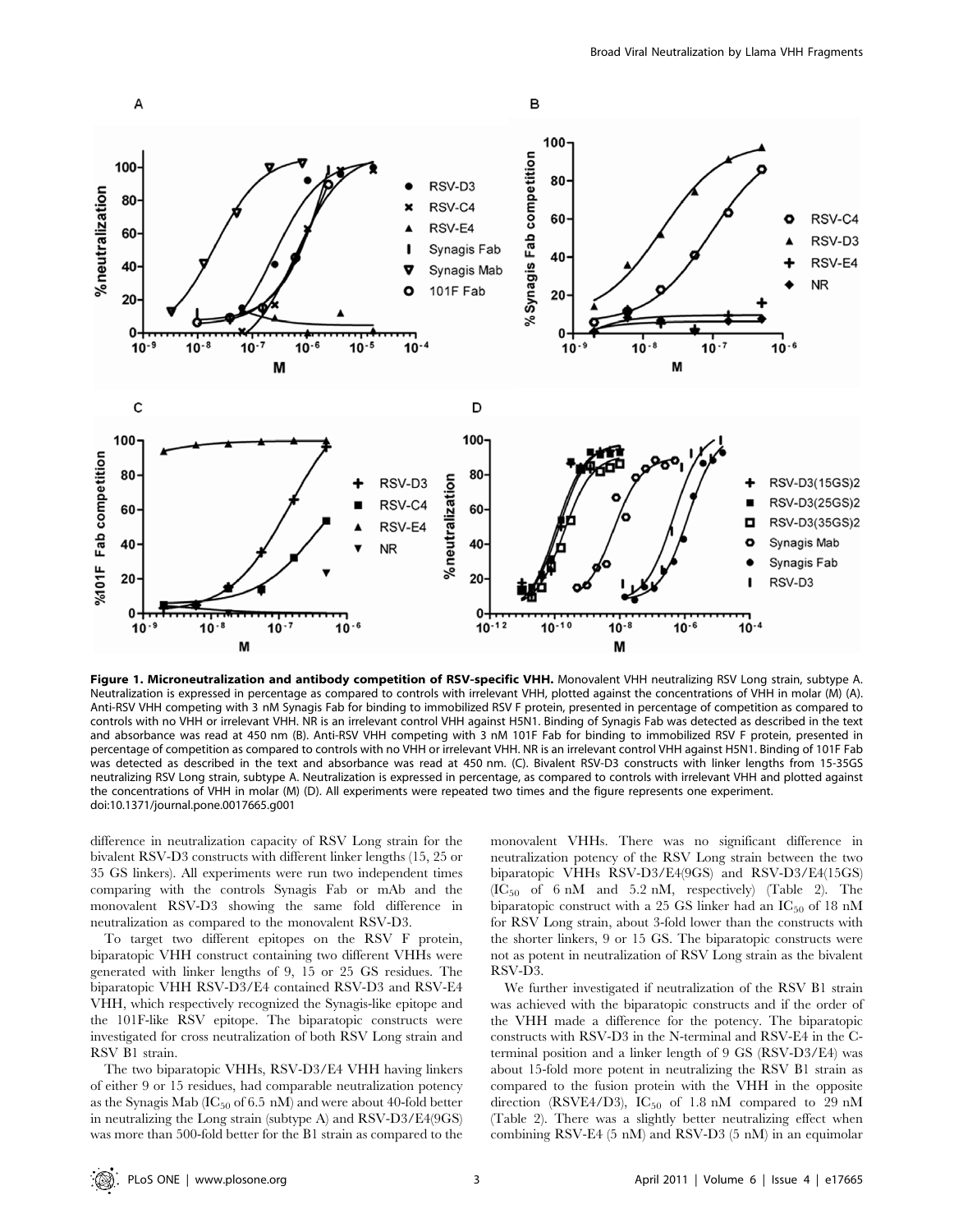

Figure 2. Binding of VHH in ELISA to RSV escape mutants using HEp-2 cells infected with the indicated viral strains as substrate. Absorbance results were normalized for reactivity on the reference virus strain (Long wild type) strain as well as on the control VHH RSV-C7 (RSV binder, but non-competitor to Synagis and 101F). ( $\blacksquare$ )>75% reactivity compared to RSV-C7, ( $\blacksquare$ ) 50–75% reactivity compared to RSV-C7, ( $\blacksquare$ ) 50–25% reactivity compared to RSV-C7,  $(\square)$  <25% reactivity compared to RSV-C7. Binding was confirmed in two independent experiments. doi:10.1371/journal.pone.0017665.g002

ratio compared to monovalent RSV-E4 (10 nM), but not comparable to the potency of the biparatopic constructs.

#### Neutralization and cross clade protection of VHH against Influenza H5N1

The neutralizing capacity of VHH against Influenza H5 A/ Vietnam/1203/04 (clade 1) viruses, were evaluated in the MLV(H5) pseudotyped neutralization assay [16]. Two of 28 tested VHHs (Infl-C8 and Infl-B12), selected on A/Vietnam/ 1194/04, neutralized the pseudotyped A/Vietnam/1203/04 virus (Fig. 3A). The neutralization was run in duplicates and the graph represents the geometric means. Both VHH competed with sialylglycoprotein fetuin, which binds the receptor binding site of hemagglutinin 5 (Fig. 3B). The VHHs had affinities to hemagglutinin 5 of clade 1, A/Vietnam/1194/04 in the nanomolar range (9.9 nM and 30 nM for Infl-C8 and Infl-B12, respectively) (Table 1). VHHs Infl-C8 and Infl-B12 neutralized A/Vietnam/

Table 1. Affinities of monovalent VHH against recombinant Influenza H5 and RSV F protein measured by Surface Plasmon Resonance.

| sample      | antigen              | $k_{on}$ (M <sup>-1</sup> s <sup>-1</sup> ) | $k_{off}$ (s <sup>-1</sup> ) | $K_D$ (nM) <sup>a</sup> |
|-------------|----------------------|---------------------------------------------|------------------------------|-------------------------|
| Infl-C8     | Influenza H5         | $4.99 \times 10^{5}$                        | $4.95 \times 10^{-3}$        | 9.91                    |
| Infl-B12    | Influenza H5         | $2.14 \times 10^5$                          | $6.45 \times 10^{-3}$        | 30.1                    |
| RSV-D3      | RSV F <sub>TM-</sub> | $9.89 \times 10^{5}$                        | $9.14 \times 10^{-3}$        | 1.78                    |
| RSV-C4      | RSV F <sub>TM</sub>  | $1.48 \times 10^{6}$                        | $2.64 \times 10^{-3}$        | 9.24                    |
| RSV-E4      | RSV F <sub>TM-</sub> | $4.64 \times 10^{5}$                        | $2.09\times10^{-4}$          | 0.45                    |
| Synagis Mab | $RSV$ $FTM$          | $2.77 \times 10^{5}$                        | $1.78 \times 10^{-4}$        | 0.64                    |
| Synagis Fab | $RSV$ $FTM$          | $1.69\times10^{5}$                          | $5.05 \times 10^{-4}$        | 2.99                    |

<sup>a</sup> Equlibrium dissociation constant  $K_D$  ( $k_{off}/k_{on}$ ), association rate constant  $k_{on}$  and dissociation constant  $k_{off}$  determined by Surface Plasmon Resonance. doi:10.1371/journal.pone.0017665.t001

1194/04 as effectively as A/Vietnam/1203/04. No synergistic effect was observed when mixing the neutralizing VHH in an equimolar ratio, only an additive effect (data not shown).

Table 2. Microneutralization of RSV subtype A and B.

| Microneutralization, IC <sub>50</sub> (nM) |                       |                               |                   |  |
|--------------------------------------------|-----------------------|-------------------------------|-------------------|--|
|                                            | RSV Long (A)          |                               | <b>RSV B1 (B)</b> |  |
| monovalent VHH                             |                       |                               |                   |  |
| RSV-C4                                     | 640                   |                               | n.d. <sup>b</sup> |  |
| RSV-D3                                     | $460 \pm 149^{\rm d}$ |                               | >1000             |  |
| RSV-E4                                     | No effect             |                               | >1000             |  |
| RSV-D3+RSV-E4                              | n.d.                  |                               | >1000             |  |
| <b>Bivalent VHH</b>                        |                       | Potency increase <sup>a</sup> |                   |  |
| RSV-D3(15GS) <sub>2</sub>                  | 0.14                  | 3285                          | 103               |  |
| RSV-D3(25GS) <sub>2</sub>                  | 0.11                  | 4181                          | n.d               |  |
| $RSV-D3(35GS)$ ,                           | 0.19                  | 2421                          | n.d               |  |
| <b>Biparatopic VHH</b>                     |                       |                               |                   |  |
| RSV-D3/E4(9GS)                             | 6                     | 37                            | 1.8               |  |
| RSV-D3/E4(15GS)                            | 5.2                   | 43                            | n.d.              |  |
| RSV-D3/E4(25GS)                            | 18                    | 12                            | n.d               |  |
| RSV-E4/D3(9GS)                             | 100                   | $\overline{2}$                | 29                |  |
| Mab/Fab                                    |                       |                               |                   |  |
| Synagis Mab                                | $6.5 \pm 10$          | 200 <sup>c</sup>              | 2.1               |  |
| Synagis Fab                                | $1300 \pm 990$        |                               | n.d.              |  |
| 101F Fab                                   | 1500                  |                               | 101               |  |

<sup>a</sup>increased potency against RSV Long (A) compared to the monovalent RSV-D3 VHH.

**b**not determined.

<sup>c</sup>increased potency compared to Fab.

dSD of two independent experiments with the controls.

doi:10.1371/journal.pone.0017665.t002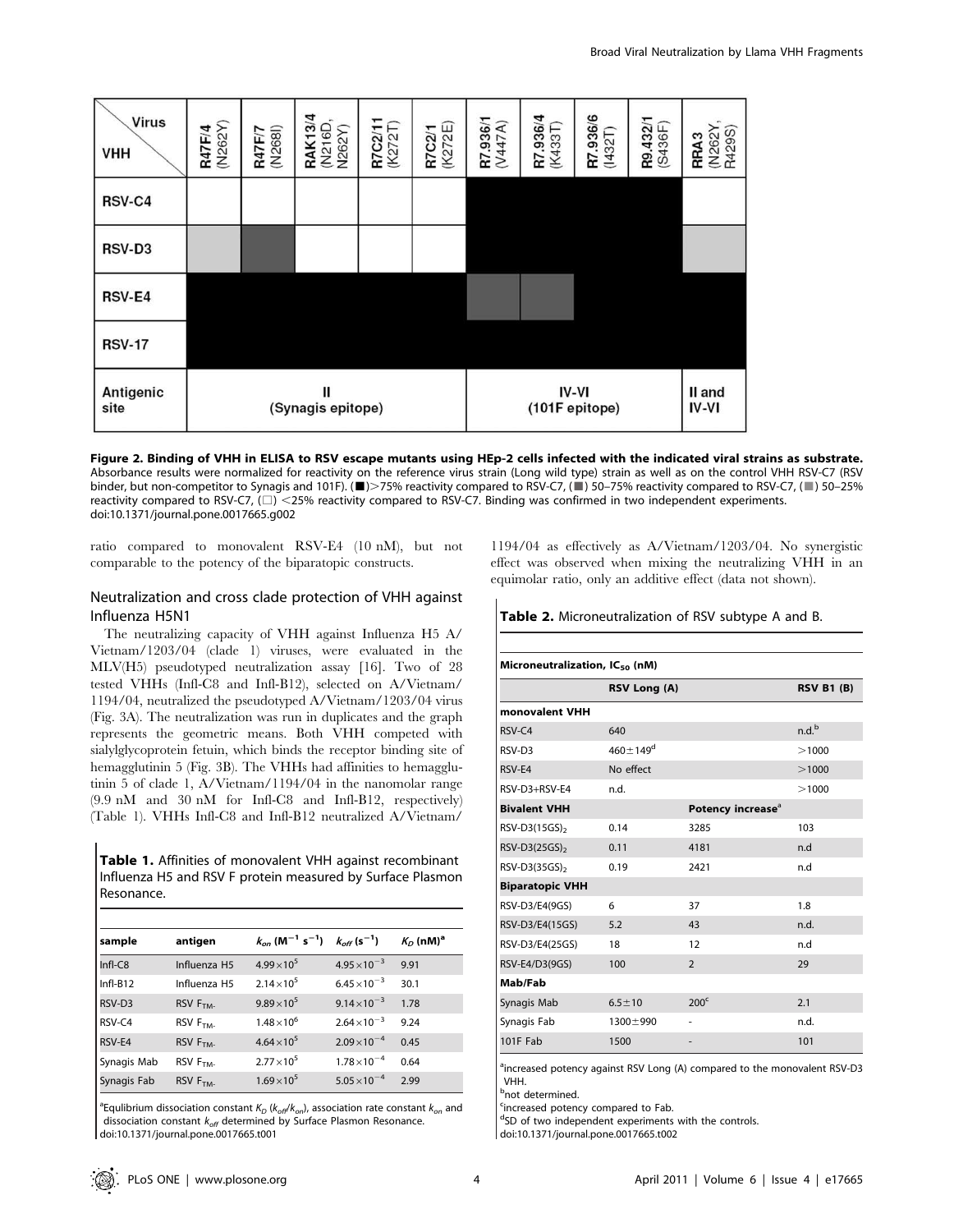

Figure 3. Neutralization and fetuin competition of H5N1 specific VHH. Monovalent VHH neutralizing Influenza H5N1, A/ Vietnam/1203/04 in a pseudotyped neutralization assay. Neutralization (geometric mean of duplicates) is expressed in percentage compared to the virus only and plotted against the concentrations of VHH in molarity (M) (A). Dilutions of monovalent VHH against Influenza H5 in duplicates, competing with 10  $\mu$ g/ml immobilized fetuin for binding to biotinylated H5, expressed as percentage competition. Plotted against concentrations of VHH in molarity (M). NR is an irrelevant VHH binding to RSV. Detection of biotinylated H5 as indicated in text. Standard deviation (SD) indicated by bars (B). doi:10.1371/journal.pone.0017665.g003

Based on the neutralization data from the VHH against Influenza H5 clade 1 pseudotype strains (A/Vietnam/1203/04 and A/Vietnam/1194/04) and epitope recognition, bivalent and trivalent constructs were generated, by fusing individual VHH domains with Gly4/Ser linkers. The majority of the tested bivalent and trivalent VHH constructs had a significantly higher neutralizing potency than the corresponding monovalent VHH against all four clades of H5N1 tested, with the bivalent and trivalent constructs based on Infl-C8 being the best neutralizers (Table 3). Bivalent Infl-C8 constructs against H5N1 showed no difference in neutralization potency for the two clade 1 hemagglutinins A/Vietnam/1194/04 and A/Vietnam/1203/04. The neutralizing potency of the trivalent Infl-C8 against various clades of Influenza H5N1 was significantly increased compared to monovalent VHH against all the H5N1 clades tested. The trivalent VHH, Infl-C8 with a 10 GS linker had a 75-fold increased potency compared to the corresponding monovalent VHH in neutralizing the A/Vietnam clades. Trivalent Infl-C8 with a 20 GS linker had a slightly lower potency than the 10 GS linker construct (Table 3). All experiments were run in duplicates and presented as  $IC_{50}$  of the geomeotric mean of the monovalent VHH. Remarkable is the jump in potency for the bivalent Infl-C8 construct with a 10 GS linker for the clade 2.2 strains, whereas the same construct with 20GS linker has a somewhat lower neutralization capacity.

The neutralization potency and cross protection by the bivalent and trivalent VHH was further confirmed in a microneutralization assay using the NIBRG-14 Influenza H5N1 strain on MDCK cells. The potencies for the neutralization was in the picomolar range  $(IC_{50}$  9 and 3 pM for the bi- and trivalent VHH, respectively), which is about 1,000-fold more potent than the previously published monoclonal antibody  $CR6261$  ( $IC_{50}$  of around 3–4 nM) [17]. No cross-neutralization of PR8 (H1N1) or X47 (H3N2) virus was observed.

Finally, a hemagglutination inhibition assay (HAI) was performed to investigate if the Infl-C8 constructs sterically blocked the attachment of Influenza H5N1 virus, NIBRG-14, to chicken erythrocytes (RBC). The minimal concentration of bivalent and trivalent Infl-C8 inhibiting hemagglutination of RBC by NIBRG-14 virus was 2 nM, as compared to the monovalent Infl-C8, which inhibited hemagglutination at 156 nM.

#### Neutralization of divergent Lyssavirus genotypes

VHH selected against the Rabies genotype 1, PV glycoprotein, were examined for cross-neutralization of different genotype 1 lyssaviruses (three laboratory strains and seven street isolates) and one genotype 5 lyssavirus (European bat lyssavirus-1, EBLV-1). Human cases of Rabies  $(>99\%)$  are caused by genotype 1 lyssaviruses [18]. EBLV-1 circulates in certain species of bats (mainly Eptesicus serotinus) in Europe [19].

In general, VHH which neutralized the prototype CVS-11 strain (genotype 1), also neutralized most other genotype 1 viruses, including street isolates (Table 4). Rab-E8 was not neutralizing the ERA strain, but was also able to neutralize the divergent genotype 5 EBLV-1 strain, which also Rab-H7 neutralized (Table 5). The neutralization pattern of the different VHH together with the results from the competition assays with Mab 8-2 indicated recognition of antigenic site IIa [20] for all but Rab-C12, which seemed to recognize a different epitope (Figure 4). Although Rab-E6, Rab-H7, Rab-E8 and Rab-F8 recognized a partially overlapping epitope, their fine specificity differed, because only Rab-E8 and Rab-H7 cross-reacted with EBLV-1 (genotype 5) (Table 5).

Based on the data from the neutralization and the competition assays, biparatopic and bivalent constructs were generated with a Gly4/Ser linker of 15 residues. The majority of the tested bivalent and biparatopic VHH constructs had a significantly higher neutralizing potency than the corresponding monovalent VHH, both for CVS-11 and EBLV-1 (Table 5). Exceptions were constructs containing Rab-C12, bivalent or biparatopic, which did not, or in some cases, only moderately improve neutralization. As a bivalent Rab-C12, it neutralized 2 street isolates that were not neutralized by the monovalent Rab-C12. Compared to the monovalent VHH, the biparatopic combination Rab-E8/H7 was more than 1,500-fold more potent that the corresponding VHHs (Rab-E8 and Rab-H7) in neutralizing CVS-11 with an IC<sub>50</sub> of 0.14 nM and about 150-fold better for EBLV-1 (Table 5).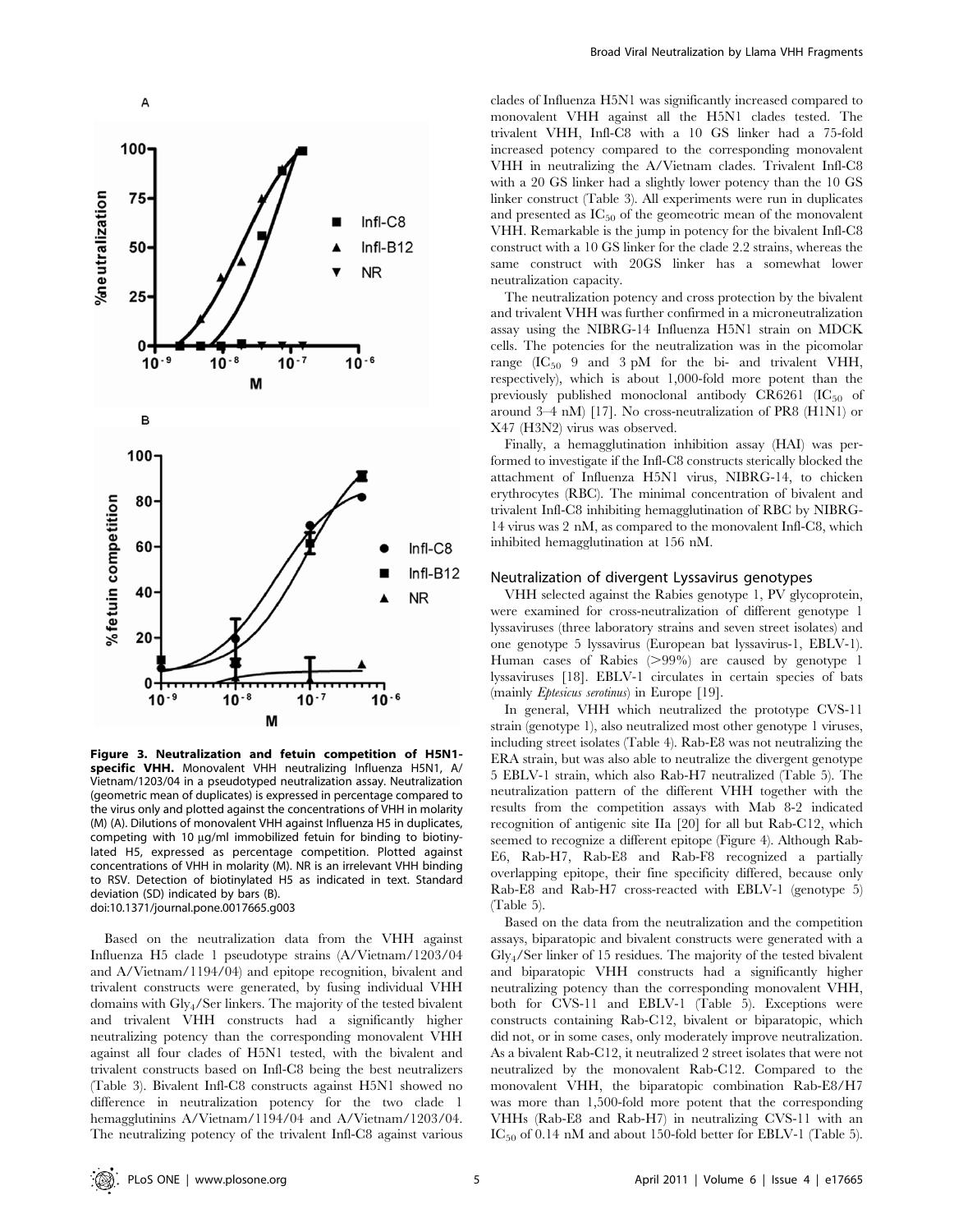#### Table 3. Neutralization of Influenza H5N1 virus.

#### Neutralization of Influenza H5N1 virus IC<sub>50</sub> (nM)<sup>a</sup>

| H5N1 subtype                                 | $Infl-C8$<br>(monovalent) | $Infl-C8(9GS)$ ,<br>(bivalent) | $InfI-C8(15GS)$ ,<br>(bivalent) | $Infl-C8(10GS)$ <sub>3</sub><br>(trivalent) | Infl-C8 $(20GS)$ <sub>3</sub><br>(trivalent) |
|----------------------------------------------|---------------------------|--------------------------------|---------------------------------|---------------------------------------------|----------------------------------------------|
| A/Vietnam/1194/04 (Clade 1)                  | 75                        | $\leq$ 1                       | $\leq$ 1                        | $\leq$ 1                                    | 10                                           |
| A/Vietnam/1203/04 (Clade 1)                  | 75                        | <1                             | <1                              | $\leq$ 1                                    | 10                                           |
| A/turkey/Turkey/1/05 (Clade 2.2)             | 120                       | 120                            | 120                             | 3                                           | 75                                           |
| A/Bar-headed goose/Qinghai/1A/05 (Clade 2.2) | 50                        | 50                             | 50                              |                                             | 40                                           |
| A/Whooping swan/Mongolia/244/05 (Clade 2.2)  | >150                      | 150                            | 150                             | 18                                          | 75                                           |
| A/Anhui/1/05 (Clade 2.3.4)                   | >150                      | 9                              | 5                               | 5                                           | 75                                           |
| A/chicken/Korea/ES/03 (Clade 2.5)            | No effect                 | $\leq$ 1                       | $\leq$ 1                        | $\leq$ 1                                    | 15                                           |
| A/NIBRG-14 <sup>b</sup>                      |                           | n.d. <sup>c</sup>              | 0.009                           | 0.003                                       | n.d.                                         |

<sup>a</sup>IC<sub>50</sub> of VHH neutralizing pseudotyped MLV(H5) virus infection as compared to pseudotyped virus-only control and cells only. IC<sub>50</sub> calculated from duplicates as geometric mean.

 ${}^{b}IC_{50}$  of VHH in a microneutralization assay on MDCK cells.

<sup>c</sup>not determined.

doi:10.1371/journal.pone.0017665.t003

Fusion of Rab-E6 with Rab-H7 (Rab-E6/H7) improved neutralization of CVS-11 with almost 400-fold and EBLV-1 with more than 10-fold compared to the monovalent VHH (Table 5). No synergy was observed when mixing the neutralizing VHH in equimolar ratio together, only an additive effect (data not shown).

#### Discussion

In this study, neutralizing VHHs were generated against trimeric glycoproteins of three different viruses and the potency and broadness was greatly improved by multimerization of VHH. The trimeric spike proteins of the three targeted viruses are functionally different, implying a different mechanism of action for the multivalent VHH constructs for neutralization of the viruses. Rabies virus and Influenza virus both use their trimeric spike proteins, G protein and hemagglutinin, for attachment to the host cell to allow cell invasion. RSV on the other hand uses its glycoprotein for attachment to the host cell and then the F protein for fusion to the host cell membrane after a conformational change

[12,13,14]. Synagis (Palivizumab) blocks the fusion of RSV to its host cell membrane and is the only clinically used monoclonal antibody against an infectious disease [21].

Viral neutralizing monovalent VHH, with potencies in the micromolar range, were generated by immunization of llamas with recombinant trimeric envelope spike proteins or with (inactivated) virus from three different viruses, RSV, Rabies virus and highly pathogenic Influenza H5N1 virus. The single domain nature of the VHHs allows building of multimeric constructs by fusion of individual VHHs, either recognizing the same (bi/trivalent) or different epitopes (biparatopic).

The best improvements in neutralizing potency were observed for the RSV neutralizing VHH, RSV-D3. When engineered into a bivalent construct, it was approximately 4,000-fold more potent than the monovalent fragment, which already had a 2.6-fold better IC<sup>50</sup> than the Fab fragment from Synagis. The bivalent RSV-D3 VHH outperformed the Synagis antibody in the microneutralization assay (44-fold better) with  $IC_{50}$  in the picomolar range. Synagis had a 180-fold better potency than the derived Fab due to

Table 4. Neutralization of Genotype 1 Rabies strains determined by Rapid Fluorescent Focus Inhibition Test (RFFIT) with cell grown-virus.

|                | . .<br>--                      |                             |                               |
|----------------|--------------------------------|-----------------------------|-------------------------------|
|                | ERA (Evelyn-Rotnycki-Abelseth) | <b>CB-1 (Chien Beersel)</b> | 7 street strains <sup>b</sup> |
| Mab 8-2        | $22.6^{\circ}$                 | 13.0                        | 6/7                           |
| Rab-F8         | 94                             | 18.1                        | 7/7                           |
| Rab-E8         | >3871                          | 18.3                        | nd                            |
| Rab-E6         | 14.4                           | 4.17                        | 6/7                           |
| Rab-H7         | 25.6                           | 1.05                        | 5/7                           |
| Rab-C12        | 6.63                           | 4.86                        | 4/7                           |
| NR1 (anti-RSV) | $>$ 5956                       | >5956                       | 0/7                           |
| NR4 (anti-RSV) | >4839                          | >4839                       | 0/7                           |

#### Neutralization of Rabies genotype 1 strains  $IC_{50}$  (nM)

<sup>a</sup>Mean IC<sub>50</sub> (nM) of triplicates.

b<br>Tissue Culture Infectious Dose 50%, which corresponds with the dilution of the infected brain suspension – VHH mixture which yields 50% infection of neuroblastoma cells of isolates: 9912CBG (dog, Cambodia), 9147 FRA (fox France), CVS (strain IP13), 9722 POL (raccoon dog, Poland), 8740 THA (Human, Thailand), 070591C (dog, Ivory coast), 9009 NIG (dog, Niger). Neutralization considered if a minimum of 100-fold reduction of virus infectivity in the brain was observed after preincubation with antibody (Mab 8-2) or VHH compared to a control VHH (NR4 or NR1 anti-RSV) (#neutralization/#total). doi:10.1371/journal.pone.0017665.t004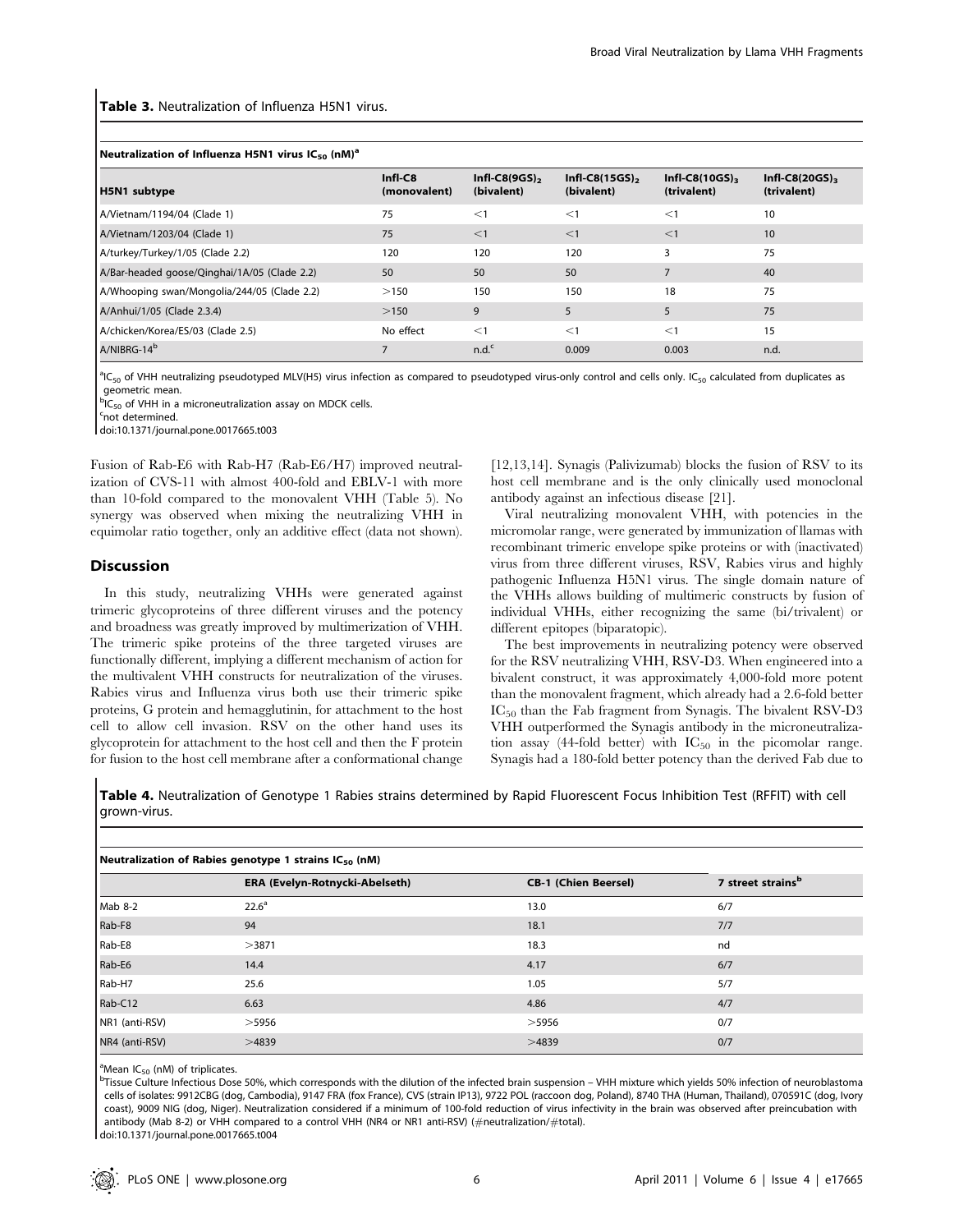Table 5. Neutralization of Lyssavirus determined by Rapid Fluorescent Focus Inhibition Test (RFFIT).

| Neutralization of rabies virus IC <sub>50</sub> (nM) <sup>a</sup> |       |                                              |       |                                              |  |  |
|-------------------------------------------------------------------|-------|----------------------------------------------|-------|----------------------------------------------|--|--|
|                                                                   |       | CVS-11 (genotype 1)<br>$nM$ IC <sub>50</sub> |       | EBLV-1 (genotype 5)<br>$nM$ IC <sub>50</sub> |  |  |
| sample                                                            |       |                                              |       |                                              |  |  |
| Mab 8-2                                                           | 0.25  |                                              | 0.12  |                                              |  |  |
| Rab-C12 <sup>b</sup>                                              | 7.55  |                                              | >9529 |                                              |  |  |
| Rab-E6                                                            | 13.66 |                                              | >4913 |                                              |  |  |
| Rab-H7                                                            | 191.4 |                                              | 586   |                                              |  |  |
| Rab-E8                                                            | 248.9 |                                              | 520   |                                              |  |  |
| Rab-F8                                                            | 324.9 |                                              | >1191 |                                              |  |  |
| NR (irrelevant anti-RSV)                                          | >5956 |                                              |       | >5956                                        |  |  |
|                                                                   |       | Increased potency <sup>c</sup>               |       | <b>Increased potency</b>                     |  |  |
| $Rab-C122$                                                        | 3.74  | $\overline{2}$                               | >4167 | >2                                           |  |  |
| Rab-H7 <sub>2</sub>                                               | 2.09  | 92                                           |       |                                              |  |  |
| $Rab-E82$                                                         | 3.28  | 76                                           |       |                                              |  |  |
| Rab-F8 <sub>2</sub>                                               | 1.79  | 181                                          |       |                                              |  |  |
| Rab-E6/H7                                                         | 0.26  | 394                                          | 237   | $>12$                                        |  |  |
| Rab-E8/H7                                                         | 0.14  | 1572                                         | 3.76  | 147                                          |  |  |
| Rab-E8/C12                                                        | 3.69  | 35                                           |       |                                              |  |  |
| Rab-H7/F8                                                         | 0.33  | 782                                          | 108   | >8                                           |  |  |
| NR <sub>2</sub> (irrelevant anti-RSV)                             | >725  | $\mathbf 0$                                  |       |                                              |  |  |

<sup>a</sup>Mean IC<sub>50</sub> of triplicates.

Monovalent and bivalent/biparatopic with 15GS linkers run at two different time points, but standards OIE (canine reference serum) 0.5 IU/ml, WHO human reference serum 0.5 IU/ml and WHO human reference serum 6.0 IU/ml were included in all experiments as controls.

c Potency compared to monovalent VHH (nM). For the biparatopic constructs, potency increase is based on the mean (nM) of the two monovalent VHH included in the constructs.

doi:10.1371/journal.pone.0017665.t005

bivalent binding, indicating that the formatted VHH RSV-D3, which competes with and therefore recognizes the same region as Synagis, must achieve its greatly increased potency by a different avid interaction. We propose that the bivalent VHH RSV-D3 can bind both intramolecular to two of the three F-proteins in a spike. Intramolecular binding has been described for TRAP molecules,



Figure 4. Antibody 8-2 competition of anti-Rabies VHH. Serial dilutions of VHH against Rabies G protein competing with 4 nM Mab 8- 2 for binding to immobilized G protein. Detection of Mab 8-2 as indicated in text. Competition is expressed in percentage compared to the Mab 8-2 bound by immobilized G protein and plotted against the concentrations of VHH in molarity (M). NR was included at 1  $\mu$ M only. The assay was repeated two times and this figure represents one run. doi:10.1371/journal.pone.0017665.g004

like VEGF TRAP, in which the extracellular domains (ECD) of VEGF receptors were fused to the Fc of an IgG [22]. VEGF TRAP forms soluble 1 to 1 complexes by intramolecular binding of the two ECDs with the dimeric VEGF molecule, giving picomolar affinities and potencies in bioassays.

Although resistance to Synagis does not yet appear to be a clinical issue, wider use may increase this potential [23]. Targeting only one viral epitope with an antibody is a risk, because the virus can escape relatively easy neutralization by adopting mutations within the epitope recognized by the mono-specific antibody, whereas this is more difficult for two or more targeted epitopes. One way to overcome this is to give cocktails of antibodies. This has been done for HIV-1 and Rabies and increased neutralization potency as well as increased cross protection was observed, but only with an additive effect [24,25]. In this study we demonstrated for both RSV and Rabies virus that biparatopic VHHs not only have increased neutralization activity as compared to their monovalent counterparts, but also display a broader cross subtype neutralization activity. Although cross subtype protection may be enhanced by bivalent or trivalent VHH, as was observed for RSV and Influenza, the most spectacular improvements were achieved with biparatopic VHH.

A poorly RSV B1 neutralizing VHH (RSV-E4) with high affinity for the RSV Long strain (subtype A) was combined with a VHH (RSV-D3) neutralizing the RSV Long strain (subtype A), but not the RSV B1 strain. The resulting biparatopic VHH construct had low nanomolar neutralizing potency against RSV B1 strain than the biparatopic construct, whereas the bivalent construct of the neutralizing VHH RSV-D3 had a 55-fold lower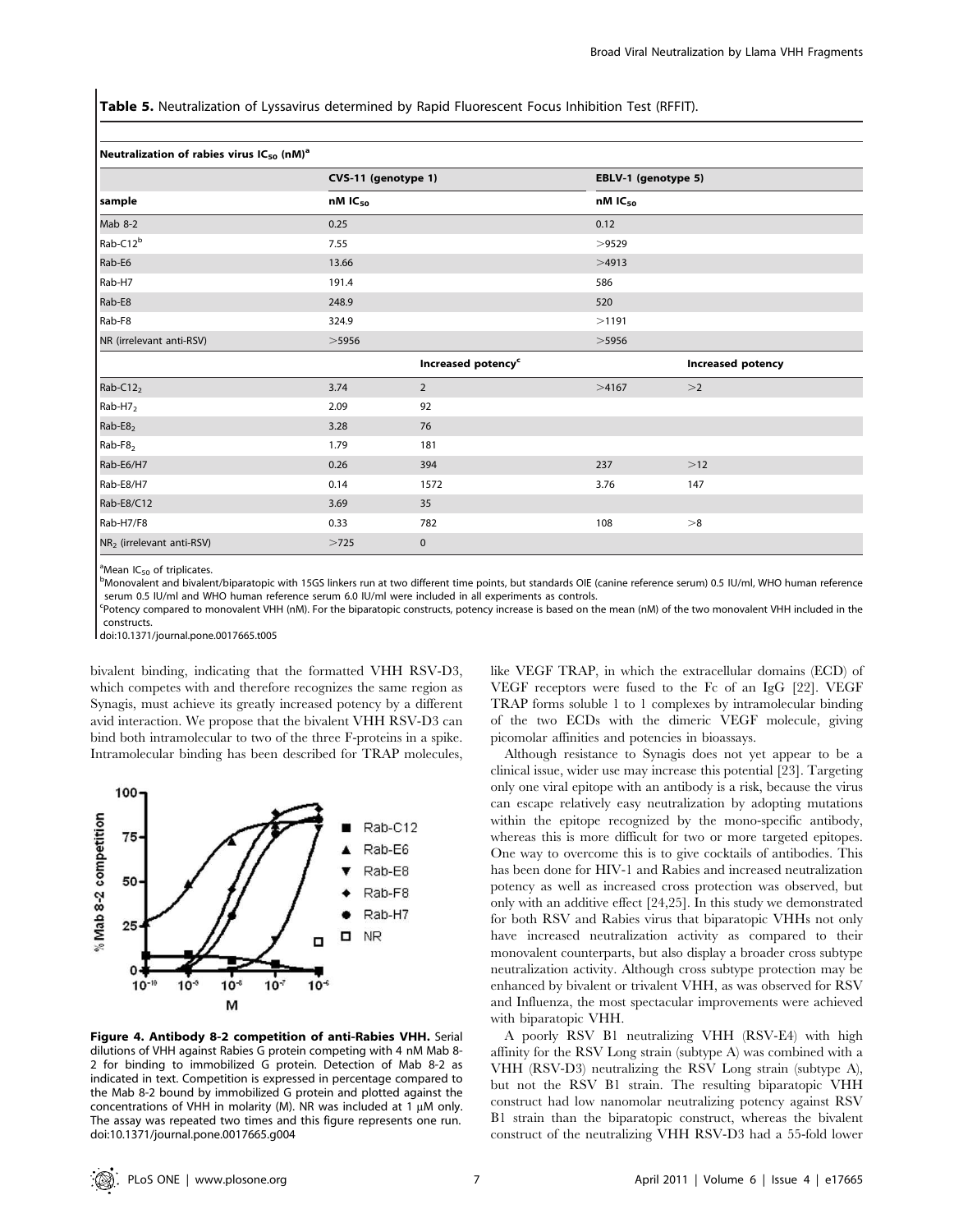potency, indicating the recognition of two different epitopes may be an advantage for cross protection. The biparatopic construct consisting of RSV-D3 and RSV-E4 showed increased neutralization potency against the RSV Long strain as compared to the monovalent VHH. A shorter linker (9 or 15 residues) seemed to be preferred enforcing intramolecular binding to the D3 and E4 epitopes.

Compared to the monovalent VHHs, combining two neutralizers, Rab-E8 and Rab-H7 into biparatopic VHH increased the potency 1,572-fold against Rabies CVS-11, while the homobivalent constructs had around 20-fold increased potency, with  $IC_{50}$  similar to the mouse monoclonal antibody 8-2 [20]. The cross protection against Lyssavirus EBLV-1 was also considerably improved with this construct, being 147-fold better than the monovalent building blocks, again showing the power of targeting two different epitopes on a trimeric viral spike protein.

Influenza virus hemagglutinin is a trimeric spike protein used for attachment to the host cell receptor. The neutralizing VHH selected against Influenza H5N1 virus binds to the sialic acid binding site and thereby inhibits virus attachment to cells as observed both in the neutralization and Hemagglutination inhibition assay. Different constructs of IgG directed against trimeric spikes of Influenza and HIV have been compared, with IgG being more potent than its monovalent and bivalent derivates [26,27]. From these studies it can be concluded that size, flexibility of the linkers and less occlusion effects are important factors to achieve potent multivalent molecules. VHHs are very small binding domains (15 kDa), which may allow penetration between the viral spikes, similar to what has been observed for enzymes with cleft recognition of the VHH [28]. Moreover, the small size of VHHs may reduce the risk of occlusions, which was observed for the larger antibody 4E10 constructs and thereby restricted access to the desired epitope by Klein et al [27].

For the flexibility, we used the Gly<sub>4</sub>/Ser linker between VHHs. This may allow binding and cross linking both intramolecularly to two of the three units of the viral spikes, intermolecularly to different spikes on a virus or by agglutination of the viruses. Furthermore, multimerization of VHHs may inhibit conformational changes of the viruses, thereby preventing fusion to host cell membranes. The intrinsic properties of the multimerized VHH were not investigated in this study, but previous reports on multimerized VHH show that the constructs are stable and stay intact in plasma at  $37^{\circ}$ C for a long time (44 hours) and the half life can be further improved by including an anti-albumin VHH in the multimeric construct [29,7]. As reviewed by Saerens et al and Harmsen et al, the advantages of VHH over monoclonal antibodies are many such as the rapid tissue penetration, recognition of hidden antigenic sites, but the lack of effector functions and the decreased half-life is a disadvantage compared to monoclonal antibodies [10,30]. Due the small size and high degree of human sequence homology of the frameworks of the VHH humanization processes to avoid immunogenicity seems straightforward and VHH with long serum half-life against RANKL has already successfully passed phase I clinical trial (Ablynx NV).

This is the first report of multivalent VHHs against trimeric spikes of virus causing infections in humans with greatly increased neutralization and cross protection potency.

#### Materials and Methods

#### Generation of viral specific Llama VHH

All animal experiments were conducted with the approval of the Ethical committee of the Faculty of Veterinary Medicine (University of Ghent, Belgium, EC number is 2006/076) and Ethical Committee of the IPH and the Veterinary and Agrochemical Research Centre (VAR, Brussels, Belgium, IPH authorization nr. LA1230177, advice nr. 070515-04). The animal immunization protocol is based upon on the guidelines available for Guanaco and Vicuña (llama species) as described in the Ministerial Decree of 05.03.1999 (for zoo animals) and the guidelines for farm animals used as laboratory animals described in Appendix A of the European convention for the protection of vertebrate animals used for experimental and other scientific purposes, from the European Treaty Series (ETS) 123.

Immunizations of llamas and library constructions were performed as described previously [3,8] with six weekly injections for RSV and H5N1 and collection of 150 ml blood for isolation of RNA from the peripheral blood lymphocytes seven weeks after the initial immunization, resulting in two libraries for each viral target. The rabies immunizations were performed five times distributed over 57 days. The antigens used for immunizations were: trimeric RSV  $F<sub>TM</sub>$  protein (membrane anchor less form of the fusion protein, 70 kDa as monomeric protein [31]), H5N1 Hemagglutinin (H5, A/Vietnam/1203/2004, Protein Sciences Corporation) or Inactivated Rabies Vaccine Mérieux HDCV (genotype 1, Wistar Pitman Moore strain, Sanofi Pasteur MSD). Of the RSV  $F<sub>TM</sub>$ - protein and of the H5 hemagglutinin, 40  $\mu$ g were used for the first two doses and  $20 \mu g$  for the following four doses.

RNA isolation and library constructions were performed as previously described amplifying the VHH genes and ligate them into a phagemid vector for display on phage resulting in libraries of size around  $10^8$  [8].

Selections were performed on immobilized recombinant trimeric proteins and unspecific and competitive elutions using monoclonal antibodies were performed as previously described [3]. Synagis® (PalivizuMab, MedImmune Inc., humanized monoclonal IgG<sub>1</sub> $\kappa$  antibody [16]) was used for competitive elution of RSV FTM- protein specific VHH. Selections for Rabies glycoprotein (G protein) specific VHH were performed on 8 wells strips pre-coated with G protein from genotype 1, PV (Pasteur) strain (Platelia II Rabies plates, Bio-Rad Laboratories). Specific elutions were performed using a Rabies specific mouse monoclonal Ig $G_{2a}$  8-2 (EBL-1, genotype 5 specific) [20]. For all three viruses, unspecific elutions of bound phage using trypsin were performed.

Eluted phage were used to infect exponentially growing  $E$ .  $\textit{coli}$ TG1 that were plated on Luria broth (LB) agar plates containing  $2\%$  (w/v) glucose and 100  $\mu$ g/ml ampicillin. Periplasmic extracts containing VHH were prepared according to standard protocols and selected VHH were sent for sequencing.

#### Binding ELISA

To determine binding specificity to the viral coat proteins, periplasmic extracts and purified VHH were tested in ELISA binding assays. One hundred ng/ml RSV  $F<sub>TM</sub>$ -protein, 0.5  $\mu$ g/ well RSV (Hytest, Turku, Finland) or 200 ng/ml Hemagglutinin H5 were immobilized on Nunc Maxisorp microtiter plates in PBS over night at  $4^{\circ}$ C. Rabies G protein pre-coated 8-well strips from BioRad were used for binding studies of Rabies specific VHH. Free binding sites were blocked using 4% skimmed milk or 1% casein in PBS (w/v) for  $1-2$  h at RT. Ten  $\mu$ l of VHH containing periplasmic fractions or dilutions of purified VHH in  $100 \mu l$  were added to the blocked wells and allowed to bind for 1 h at RT. After incubation and washing steps, 1/2,000 rabbit anti-llama antibody (a kind gift from Unilever Research) and then 1/10,000 HRP-conjugated goat anti-rabbit antibody (DAKO) or 1/2,000 mouse anti-c-myc antibody and then 1/10,000 HRP-conjugated donkey anti-mouse antibody were added to detect binding of the VHH containing periplasmic fractions or purified VHH. Both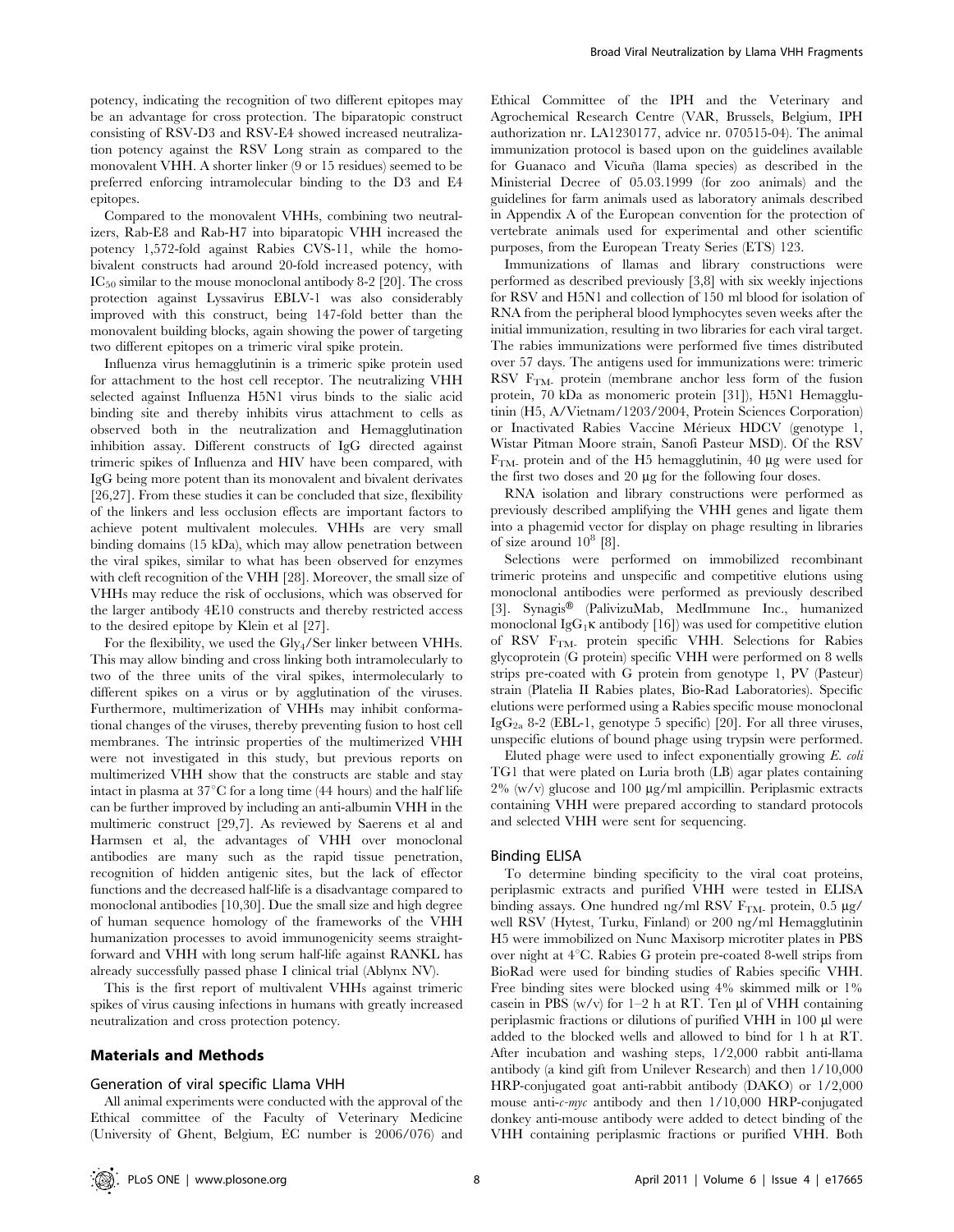antibodies were incubated for 1 h at RT. Peroxidase activity was developed with o-phenylenediamine (OPD) or TMB in the presence of  $H_2O_2$  and the reactions were stopped with 1M  $H<sub>2</sub>SO<sub>4</sub>$ . Absorptions at 490 nm (OPD) or 450 nm (TMB) were measured using a microtiter plate reader. Competition was determined based on lower optical density (OD) values compared to controls having received no VHH or irrelevant VHH. The assays were repeated at least three times, but with some variation in secondary antibodies and read outs, confirming the binding pattern of the VHH.

#### ELISA based competition assays

Competition assays were used for further characterization of the different anti-viral VHH.

For RSV specific VHH, RSV F<sub>TM-</sub> (200 ng/well) were immobilized on Nunc Maxisorp microtiter plates in PBS over night at  $4^{\circ}$ C. Free binding sites were blocked using  $4\%$  skimmed milk or  $2\%$  bovine serum albumin in PBS (w/v). Ten or  $20 \mu$  VHH containing periplasmic fractions or dilutions of purified VHH were added together with 0.67 nM Synagis Mab, 3 nM Synagis Fab (HA-tagged, a kind gift from Ablynx NV) or 3 nM 101F Fab (HAtagged, a kind gift from Ablynx NV). After incubation and a wash step, antibody binding was revealed using HRP-conjugated goat antibody specific for human Fc for Synagis Mab, a mouse antibody specific for HA-tag (Zymed laboratories) in combination with a HRP-conjugated rabbit antibody specific for mouse antibodies (Dako BV) for detection of Synagis Fab and 101F Fab.

For Influenza H5 specific VHH, fetuin from fetal calf serum (10 mg/well, Sigma-Aldrich) was immobilized on Nunc Maxisorp microtiter plates in PBS over night at  $4^{\circ}$ C. 100 ng/ml biotinylated H5 A/Vietnam/1194/04 (5 molar excess of sulfo-NHS-biotin incubated with the Influenza H5 for 30 min at RT before dialysis against PBS) was added to the coated wells and incubated with 10 or 20 ml of VHH containing periplasmic fractions or dilutions of purified VHH. After incubation for 1 h and washing steps, 1/ 5,000 diluted HRP-conjugated streptavidin was added for detection of biotinylated H5 and incubated for 1 h at RT.

For Rabies competition assays, Rabies G protein pre-coated 8 well strips from BioRad were used. Free binding sites were blocked using 4% skimmed milk or 2% bovine serum albumin in PBS (w/ v). Next, 4 nM mouse  $IgG_{2a}$  monoclonal 8-2 was added to the coated wells and incubated with  $10$  or  $20 \mu$  of VHH containing periplasmic fractions or dilutions of purified VHH. Control periplasmic fractions or VHH selected against other viral coat proteins were included. After incubation and a wash step, antibody binding was revealed using a HRP conjugated donkey antibody specific for mouse antibodies for detection of mouse monoclonal  $IgG_{2a}$  8-2.

For all viral competition assays, peroxidase activity was developed with o-phenylenediamine (OPD) or TMB in the presence of  $H_2O_2$  and the reactions were stopped with 1M  $H<sub>2</sub>SO<sub>4</sub>$ . Absorptions at 490 nm (OPD) or 450 nm (TMB) were measured using a microtiter plate reader. Competition was determined based on lower optical density (OD) values compared to controls having received no VHH or irrelevant VHH.

#### Reactivity of VHH against RSV escape mutants

The isolation and characterization of RSV escape mutants has been described [15]. Hep-2 cells were infected with the different viruses at m.o.i of 0.1 pfu/cell, harvested 72 h later, when cytopathic effect was maximal, and extracts were made as described [32]. Dilutions of the extracts were tested by ELISA with a polyclonal serum against F [32] to normalize the amount of F protein in each extract. Then, an equal amount of F protein from the different mutants was tested for reactivity with nonsaturating amounts of VHHs,  $0.2 \mu g/ml$  in ELISA. Absorbance results were normalized for reactivity on the reference virus strain (Long wild type) strain as well as on the control VHH RSV-C7.

#### Surface Plasmon resonance for affinity measurements

For affinity measurements of VHH against Influenza H5 and epitope mapping, 2,000 Resonance units (RU) of Influenza H5 was coupled on a Sensorchip CM5 in 10 mM sodium acetate pH 5.5 and immobilized by aminecoupling (aminecoupling kit, BIAcore) and run in a BIAcore 3000. Dilutions of the VHH were added at concentrations 12.5–250 nM and run over a reference flow channel with no H5 and run in parallell over the H5 coupled flow channel at a flow rate of  $30 \mu l/min$ . One mM NaOH was used for regeneration of the chip.

Affinity measurements of VHH against RSV  $F<sub>TM</sub>$  were performed in a BIAcore T1000. Around 400 RU RSV  $F_{TM}$ . were coupled in 10 mM sodium acetate buffer pH 4.5 and immobilized by aminecoupling. Dilutions of the VHH were added at concentrations 1–243 nM for the VHH and 0.5–500 nM for the Synagis Mab and Fab and run over a reference flow channel with no RSV  $F<sub>TM</sub>$  and run in parallell over the RSV  $F<sub>TM</sub>$ coupled flow channel at a flow rate of  $45 \mu$ l/min. Onehundred mM HCl was used for regeneration of the chip.

Evaluation of association rate constants  $(k_{on})$ , dissociation rate constants ( $k_{off}$ ) and equilibrium dissociation constants ( $K_D = k_{on}/k_{off}$ ) was performed by fitting a 1:1 interaction model (Langmuir binding model), removing the background from the reference flow channel by Biacore T100 software v1.1 for RSV evaluations and Biacore 3000 Software v4.1 for the Influenza H5 evaluations.

#### Re-cloning and purification of monovalent and multimeric VHH

The encoding sequences for selected VHH were re-cloned in expression vectors containing C-terminal  $c$ -myc and His<sub>6</sub> tags, pAX051 or pAX100. Generation of multimeric constructs were performed as previously described [8]. Briefly, bivalent or biparatopic constructs connected by Gly4/Ser linkers of different lengths and composition were generated by separate PCR reactions (one for the N-terminal and one for the C-terminal VHH subunit and for trivalent constructs, one extra PCR reaction for the middle VHH subunit) using different sets of primers encompassing parts of the linker and restriction sites SfiI in the Nterminal,  $B<sub>st</sub>EII$  in the C-terminal and  $B<sub>st</sub>EII$ , for re-cloning into the expression vectors. The Gly/Ser linkers were ranging from 9  $(G<sub>4</sub>SG<sub>3</sub>S)$  to 35  $(G<sub>4</sub>S)<sub>7</sub>$  residues. The biparatopic constructs (fusion of two different VHH) were done in both directions.

After induction of a logarithmic phase culture with 1 mM isopropyl- $\beta$ -D-thiogalactopyranoside (IPTG) for expression of His<sup>6</sup> -tagged proteins, VHH were purified from the periplasmic fraction by Immobilized affinity chromatography (IMAC) using Talon metalaffinity resin (BD Biosciences) and washed and eluted according to the manufacturer's protocol. The eluted VHH were extensively dialyzed against PBS and stored at  $-20^{\circ}$ C in small aliquots.

To check the size and purity of the purified VHH fragments, 0.5–1  $\mu$ g was run on 15% SDS-PAGE under reducing conditions and stained with Coomassie Brilliant Blue (CBB).

#### RSV micro neutralization assay

The potency of purified VHH in neutralization of different type A and B RSV strains was tested by the in vitro micro neutralization assay. Viral stocks of RSV Long strain (originally isolated in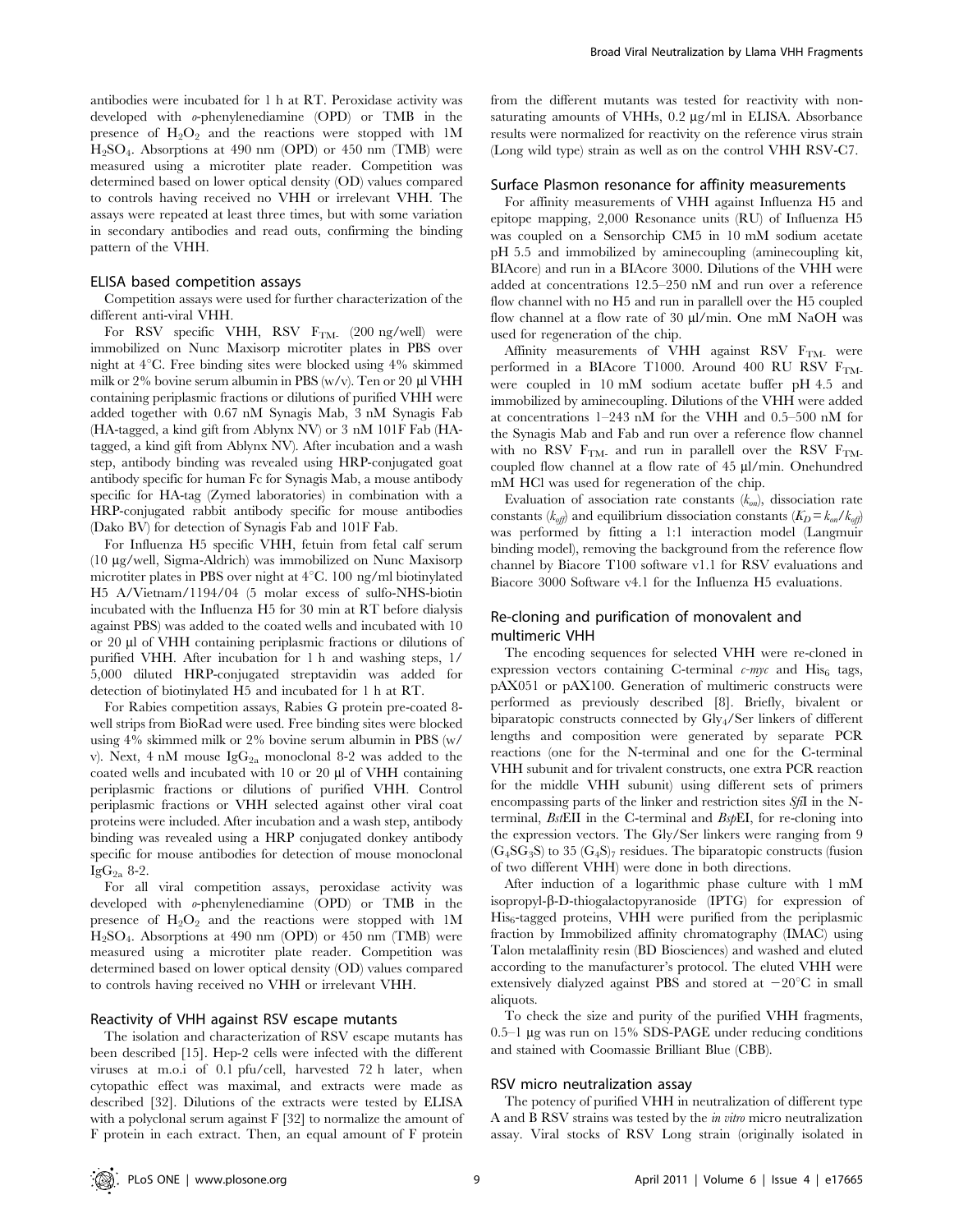Baltimore, MD, 1956) and RSV B1 (ATCC VR-1580) were prepared in HEp-2 cells and subsequently titrated to determine the optimal infectious dose (1–3 pfu/cell) for use in the micro neutralization assay. HEp-2 cells were seeded at a density of  $1.5\times10^4$  cells/well into 96-well plates in DMEM medium containing 10% fetal calf serum (FCS) supplemented with penicillin and streptomycin (100 U/ml and 100 µg/ml, respectively) and incubated for 24 h at 37 $\mathrm{^{\circ}C}$  in a 5%  $\mathrm{CO}_2$  atmosphere. The RSV strains were pre-incubated with serial dilutions of purified VHH in a total volume of 50  $\mu$ l for 30 min at 37 $\mathrm{^{\circ}C}$ . The medium of the HEp-2 cells was replaced with the premix to allow infection for 2 h, after which 0.1 ml of assay medium was added. Cells were incubated for additional 72 h at  $37^{\circ}$ C in a 5% CO<sub>2</sub> atmosphere, after which cells were fixed with 80% cold acetone (Sigma-Aldrich) in PBS (100  $\mu$ I/well) for 20 min at 4<sup>°</sup>C and left to dry completely. The presence of the F-protein on the cell surface was detected in an ELISA type assay. Fixed HEp-2 cells were blocked with 2% BSA solution in PBS for 1 h at RT, incubated with for 1 h with polyclonal rabbit serum specific for F-protein or monoclonal antibody Synagis (2 mg/ml). HRP conjugated goat antibody specific for rabbit or HRP conjugated goat antibody specific for Human IgG (Fc $\gamma$  fragment, Jackson ImmunoResearch) were used for detection, after which the ELISA was developed according to standard procedures. RSV-D3, Synagis Mab, Synagis Fab and irrelevant VHH were included as controls. The percentage competition was calculated based on controls receiving irrelevant VHH (0%) and no virus (100%) using GraphPad Prism and non-linear regression curve fit. All experiments were repeated two times.

#### MLV(H5) pseudotype neutralization assay

The neutralizing capacity of VHH against Influenza H5 was evaluated in the MLV(H5) Pseudotyped neutralization assay described by Temperton et al, 2007 [16]. The pseudotyped virus as used in this study were expressing the Influenza hemagglutinin H5 of A/Vietnam/1194/04 (Clade 1), A/Vietnam/1203/04 (Clade 1, a kind gift from Barbara Capecchi, Novartis Vaccines, Siena), A/turkey/Turkey/1/05 (Clade 2.2, a kind gift from Yipu Lin, MRC National Institute for Medical research, Mill Hill, UK), A/Anhui/1/05 (Clade 2.3.4, a kind gift from Barbara Capecchi), A/Bar-headed goose/Qinghai/1A/05 (Clade 2.2), A/Whooping swan/Mongolia/244/05 (Clade 2.2, a kind gift from Barbara Capecchi) and A/chicken/Korea/ES/03 (Clade 2.5, a kind gift from Chung Kang, Korea CDC).

Briefly, purified VHH were twofold serially diluted in culture medium, and mixed with MLV (H5) virions (10,000 RLU for Luciferase) at a 1:1 v/v ratio. After incubation at  $37^{\circ}$ C for 1 h,  $1\times10^4$  293T cells were added to each well of a 96-well flatbottomed plate. Relative light units (RLU) for Luc were evaluated 48 h later by luminometry using the Promega Bright-Glo system (Promega) according to the manufacturer's instructions. The neutralizing VHH titers were determined as the concentration resulting in a 50% reduction of infection (as measured by marker gene transfer) compared with a pseudotype virus only control. For Luc, titers  $<$ 100 were designated negative.

All samples were run in duplicates and the geometric mean was calculated. A standard serum (sheep H5 reference sera from NIBSC) was always included.

#### Influenza microneutralization assay

The assay was based on the protocol recommended by WHO (2002) and adapted as follows: Two-fold serial dilutions of VHHs (initial concentration 5  $\mu$ M) were mixed 1:1 with 50  $\mu$ l of NIBRG-14 (H5N1), PR8 (H1N1) or X47 (H3N2) virus and incubated at

 $37^{\circ}$ C for 2 h after which the mixture was transferred to MDCK cell monolayers and incubated for 18 to 22 h at  $37^{\circ}$ C in virus growth medium with trypsin. The amount of virus used in the assays was 100 tissue culture infectious doses as determined by the same NP (nucleoprotein)-ELISA used to determine microneutralization efficacy. Anti-NP antibody was obtained through the NIH Biodefense and Emerging Infections Research Resources Repository, NIAID, NIH: Antisera Panel to Isolated Antigens of Influenza Virus, NR-10208. After fixation of the cells with ethanol: acetone (1:1) for 20 min at  $-20^{\circ}$ C, influenza virus growth was detected by an antibody specific for NP. The fixed plates were washed with PBS containing 0.05% Tween 20. A goat antibody specific for NP was diluted 3,000-fold in PBS containing 1% bovine serum albumin and 0.1% Tween 20 and incubated for 1 h. Horseradish peroxidase-labelled goat antibody was diluted 4,000 fold and incubated for 1 h at room temperature. One hundred microliters of freshly prepared HRP substrate was added to each well, and the plates were incubated at room temperature for approximately 5 min. The reaction was stopped with an equal volume of 1 N sulfuric acid. The absorbance was measured at 450 nm and 595 nm with an iMark microplate reader (Bio-rad).

#### Hemagglutination Inhibition assay

The assay was based on the protocol from WHO (http://www. who.int/vaccine\_research/diseases/influenza/WHO\_manual\_on\_ animal-diagnosis\_and\_surveillance\_2002\_5.pdf). After determining the optimal HA units for the Influenza H5N1, NIBRG-14 carrying the A/Vietnam/1194/2004, two-fold dilutions of purified VHH (initial concentration 5  $\mu$ M) were added to 4 HA units of NIBRG-14 and 1% chicken red blood cells (RBC) in PBS (total volume of 25 µl) in 96-well V-shaped microtiter plates. The minimal inhibitory concentration of hemagglutination for the different VHH constructs compared to control VHH was determined.

#### Rabies virus neutralization assays

Two assays were used to examine virus neutralization, depending on whether the virus was propagated in cell culture or in the brain of mice upon intracerebral inoculation. Cell culture-grown viruses were examined in the Rapid Fluorescent Focus Inhibition Test (RFFIT) and brain-grown viruses in an alternative infection assay with neuroblastoma N2a cells.

Neutralizing potency against 4 cell culture-grown viruses was examined by RFFIT. CVS-11 (Challenge Virus Standard-11, The American Type Culture Collection (ATCC) reference VR-959) is a virulent genotype 1 strain, which is used as the reference laboratory strain in the RFFIT. ERA (Evelyn-Rotnycki-Abelseth) is an attenuated genotype 1 virus which is used as an oral vaccine for immunization of wildlife (ATCC VR322). CB-1 (Chien Beersel) is a virulent genotype 1 isolate from the brain of a rabid dog from Morocco [33]. The EBLV-1 (European Bat Lyssavirus-1) strain 8919FRA is a virulent genotype 5 strain, which was isolated from an Eptesicus serotinus bat in France [34] and kindly provided by Dr. L. Dacheux from the Pasteur Institute of Paris. The viral stocks were grown in Baby Hamster Kidney-21 cells (BHK-21) cells, except for CB-1, which was grown in neuroblastoma N2a cells. The lysates of infected cell cultures were centrifuged at 20,000g for 20 min at  $4^{\circ}$ C and supernatants were stored at  $-80^{\circ}$ C.

The RFFIT was performed according to the Manual of Diagnostic Tests and Vaccines for Terrestrial Animals (Office International des Epizooties, 2008). Briefly, susceptible cells (BHK-21 for CVS-11, ERA, EBLV-1 and neuroblastoma N2a cells for CB-1) were infected with a standard amount of virus after pre-incubation with VHH. The virus neutralization was quantified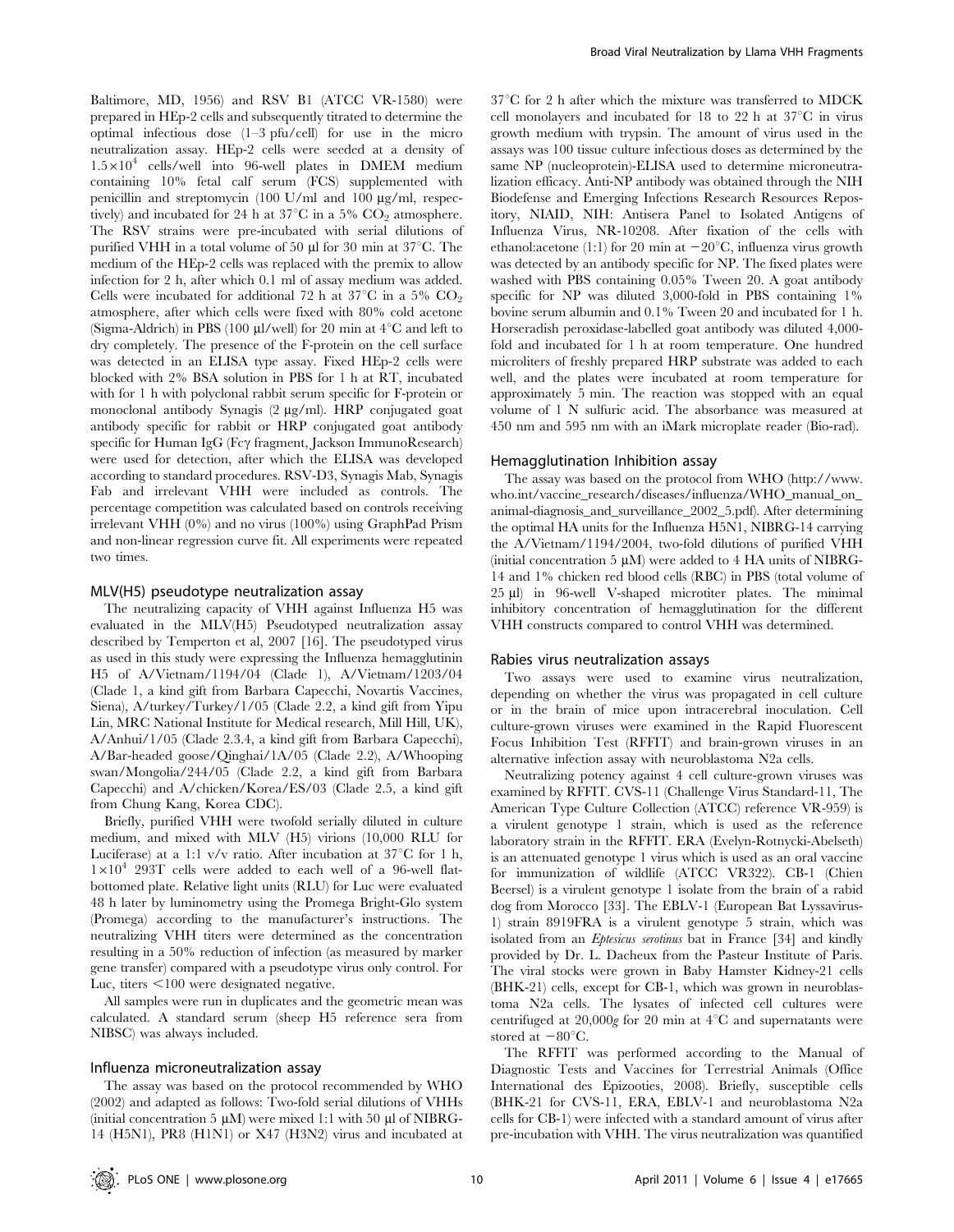by counting the reduction in nucleocapsid-positive cells upon staining with fluorescein isothiocyanate (FITC)-coupled specific rabies monoclonal antibodies (Fujirebio Diagnostics, Inc.). In each test, one OIE canine reference serum, containing 0.50 IU/ml, and two WHO human reference sera, containing respectively 0.50 IU/ml and 6.00 IU/ml, were included as controls of the assays. (International Units (IU)/ml in reference to ''The Second International standard for Anti-Rabies Immunoglobulin'' purchased from the United Kingdom National Institute for Biological Standards and Control.) All experiments were performed in triplicates and the mean was calculated. Neutralizing potency of the VHH was expressed as mean nM  $IC_{50}$  (VHH concentration needed to neutralize 50% of  $10^3$  TCID<sub>50</sub> of CVS-11 on BHK cells). According to the WHO convention, a serum titer of 0.50 IU/ml is protective in vivo. Neutralizing potency of the other strains was defined in Equivalent Units (EU)/ml, which correspond closely to IU/ml. Mab 8-2 is a mouse monoclonal  $IgG2_a$ raised against the rabies glycoprotein G [20].

Seven brain-grown genotype 1 viruses were tested in a neuroblastoma N2a infection assay [35]. All viruses were provided by Dr. L. Dacheux from the Pasteur Institute of Paris. Six viruses were wild isolates, among which an isolate from a dog from Cambodia (9912CBG, accession nr. EU086169/EU086132), a fox

#### References

- 1. Colman PM (2009) New antivirals and drug resistance. Annu Rev Biochem 78: 95–118.
- 2. Sheldon J, Soriano V (2008) Hepatitis B virus escape mutants induced by antiviral therapy. J Antimicrob Chemother 61: 766–768.
- 3. Forsman A, Beirnaert E, Aasa-Chapman MM, Hoorelbeke B, Hijazi K, et al. (2008) Llama antibody fragments with cross-subtype human immunodeficiency virus type 1 (HIV-1)-neutralizing properties and high affinity for HIV-1 gp120. J Virol 82: 12069–12081.
- 4. Garaicoechea L, Olichon A, Marcoppido G, Wigdorovitz A, Mozgovoj M, et al. (2008) Llama-derived single-chain antibody fragments directed to rotavirus VP6 protein possess broad neutralizing activity in vitro and confer protection against diarrhea in mice. J Virol 82: 9753–9764.
- 5. van der Vaart JM, Pant N, Wolvers D, Bezemer S, Hermans PW, et al. (2006) Reduction in morbidity of rotavirus induced diarrhoea in mice by yeast produced monovalent llama-derived antibody fragments. Vaccine 24: 4130–4137.
- 6. Serruys B, Van Houtte F, Verbrugghe P, Leroux-Roels G, Vanlandschoot P (2009) Llama-derived single-domain intrabodies inhibit secretion of hepatitis B virions in mice. Hepatology 49: 39–49.
- 7. Coppieters K, Dreier T, Silence K, de Haard H, Lauwereys M, et al. (2006) Formatted anti-tumor necrosis factor alpha VHH proteins derived from camelids show superior potency and targeting to inflamed joints in a murine model of collagen-induced arthritis. Arthritis Rheum 54: 1856–1866.
- 8. Roovers RC, Laeremans T, Huang L, De Taeye S, Verkleij AJ, et al. (2007) Efficient inhibition of EGFR signaling and of tumour growth by antagonistic anti-EFGR Nanobodies. Cancer Immunol Immunother 56: 303–317.
- 9. Hamers-Casterman C, Atarhouch T, Muyldermans S, Robinson G, Hamers C, et al. (1993) Naturally occurring antibodies devoid of light chains. Nature 363: 446–448.
- 10. Harmsen MM, De Haard HJ (2007) Properties, production, and applications of camelid single-domain antibody fragments. Appl Microbiol Biotechnol 77: 13–22.
- 11. Wu H, Pfarr DS, Tang Y, An LL, Patel NK, et al. (2005) Ultra-potent Antibodies Against Respiratory Syncytial Virus: Effects of Binding kinetics and Binding Valence on Viral Neutralization. J Mol Biol 350: 126–144.
- 12. Beeler JA, Coelingh K (1989) Neutralization epitopes of the F protein of respiratory syncytial virus: effect of mutation upon fusion function. J Virol 63: 2941–2950.
- 13. Crowe JE, Firestone CY, Crim R, Beeler JA, Coelingh KL, et al. (1998) Monoclonal antibody-resistant mutants selected with a Respiratory Syncytial virus-neutralizing epitope on the Fusion (F) glycoprotein. Virol 252: 373–375.
- 14. Wu SJ, Schmidt A, Beil EJ, Day ND, Branigan PJ, et al. (2007) Characterization of the epitope for anti-human respiratory syncytial virus F protein monoclonal antibody 101F using synthetic peptides and genetic approaches. J Gen Virol 88: 2719–2723.
- 15. Lo´pez JA, Bustos R, Orvell C, Berois M, Arbiza J, et al. (1998) Antigenic structure of human respiratory syncytial virus fusion glycoprotein. J Virol 72: 6922–6928.

from France (9147FRA, accession nr. EU293115), a raccoon dog from Poland (9722POL), a human patient from Thailand (8740THA), a dog from the Ivory Coast (07059IC, accession nr. EU853615/FJ545659) and a dog from Niger (9009NIG, accession nr. EU853646). One virus was the laboratory strain CVS IP13. Briefly, suspensions of infected brain tissues  $(0.1\% \text{ w/v})$  were prepared in cell culture medium at  $4^{\circ}$ C. Ten-fold dilutions of the infected brain suspensions were pre-incubated with about  $0.2 \mu M$ of VHH for 90 min at 37°C and 5%  $CO_2$ . Then, susceptible neuroblastoma N2a cells were added to the mix. Two days later, the number of nucleocapsid-positive cells was counted upon staining with FITC-coupled specific rabies monoclonal antibodies (Fujirebio Diagnostics, Inc.). Neutralization was defined as a minimum 100-fold reduction of virus infectivity in the brain after preincubation with antibody (Mab 8-2) or VHH compared to a control VHH (NR4 against RSV).

#### Author Contributions

Conceived and designed the experiments: AH NJT PV HJdH CTV RAW SVG MS XS JAM. Performed the experiments: AH NJT VR MK MG-P BS LII JS. Analyzed the data: AH NJT PV XS JAM CTV HJdH RAW SVG. Contributed reagents/materials/analysis tools: PV RAW NJT XS CTV SVG HJdH. Wrote the paper: AH PV HJdH CTV RAW SVG NJT.

- 16. Temperton NJ, Hoschler K, Major D, Nicolson C, Manvell R, et al. (2007) A sensitive retroviral pseudotype assay for influenza H5N1-neutralizing antibodies. Influenza Other Resp. Viruses 1: 105–112.
- 17. Throsby M, van den Brink E, Jongeneelen M, Poon LL, Alard P, et al. (2008) Heterosubtypic neutralizing monoclonal antibodies cross-protective against H5N1 and H1N1 recovered from human IgM+ memory B cells. PLoS One 3: e3942.
- 18. Wandeler AI, Matter HC, Kappeler A, Budde A (1993) The ecology of dogs and canine rabies: a selective review. Rev Sci Tech 12: 51–71.
- 19. Fooks AR, Brookes SM, Johnson N, McElhinney LM, Hutson AM (2003) European bat lyssaviruses: an emerging zoonosis. Epidemiol Infect 131: 1029–1039.
- 20. Montaño-Hirose JA, Lafage M, Weber P, Badrane H, Tordo N, et al. (1993) Protective activity of a murine monoclonal antibody against European bat lyssavirus 1 (EBL1) infection in mice. Vaccine 11: 1259–1266.
- 21. Johnson S, Oliver C, Prince GA, Hemming VG, Pfarr DS, et al. (1997) Development of a Humanized Monoclonal Antibody (MEDI-493) With Potent In Vitro and In Vivo Activity Against Respiratory Syncytial Virus. J Infect Dis 176: 1215–1224.
- 22. Rudge JS, Holash J, Hylton D, Russell M, Jiang S, et al. (2007) VEGF Trap complex formation measures production rates of VEGF, providing a biomarker for predicting efficacious angiogenic blockade. Proc Natl Acad Sci U S A 104: 18363–18370.
- 23. DeVincenzo JP, Hall CB, Kimberlin DW, Sánchez PJ, Rodriguez WJ, et al. (2004) Surveillance of clinical isolates of respiratory syncytial virus for palivizumab (Synagis)-resistant mutants. J Infect Dis 190: 975–978.
- 24. Trkola A, Kuster H, Rusert P, Joos B, Fischer M, et al. (2005) Delay of HIV-1 rebound after cessation of antiretroviral therapy through passive transfer of human neutralizing antibodies. Nat Med 6: 615–622.
- 25. Bakker AB, Marissen WE, Kramer RA, Rice AB, Weldon WC, et al. (2005) Novel Human Monoclonal Antibody Combination Effectively Neutralizing Natural Rabies Virus Variants and Individual In Vitro Escape Mutants. J Virol 79: 9062–9068.
- 26. Schofield DJ, Stephenson JR, Dimmock NJ (1997) Variations in the neutralizing and haemagglutination-inhibiting activities of five influenza A virus-specific IgGs and their antibody fragments. J Gen Virol 78: 2431–2439.
- 27. Klein JS, Gnanapragasam PN, Galimidi RP, Foglesong CP, West AP, Jr., et al. (2009) Examination of the contributions of size and avidity to the neutralization mechanisms of the anti-HIV antibodies b12 and 4E10. Proc Natl Acad Sci U S A 106: 7385–7390.
- 28. De Genst E, Silence K, Decanniere K, Conrath K, Loris R, et al. (2006) Molecular basis for the preferential cleft recognition by dromedary heavy-chain antibodies. Proc Natl Acad Sci U S A103: 4586–4591.
- 29. Conrath KE, Lauwereys M, Wyns L, Muyldermans S (2001) Camel Singledomain Antibodies as Modular Building Units in Bispecific and Bivalent Antibody Constructs. JBC 276: 7346–7350.
- 30. Saerens D, Ghassabeh GH, Muyldermans S (2008) Single-domain antibodies as building blocks for novel therapeutics. Curr Opin Pharmacol 8: 600–608.